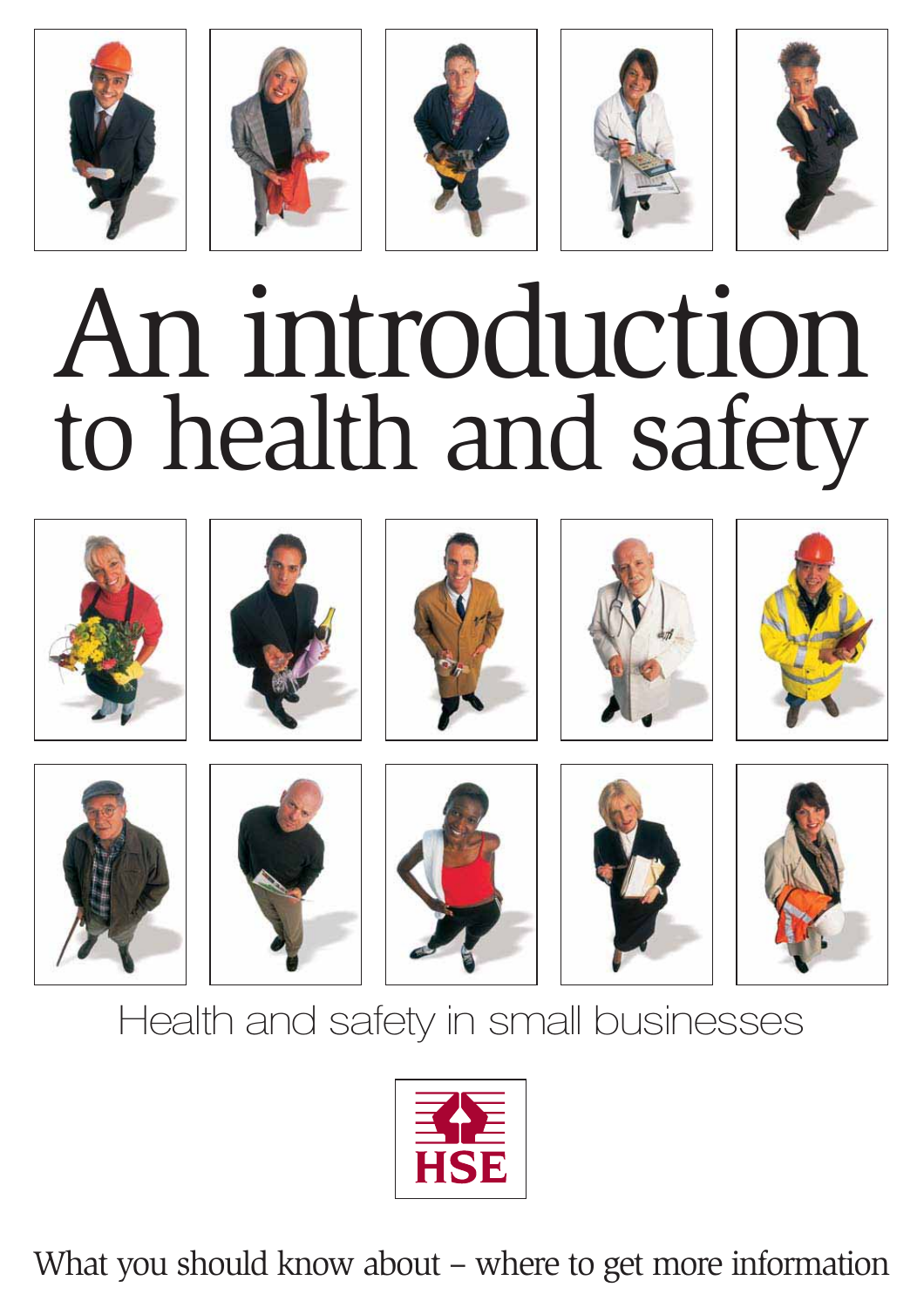# It's your business but we can help you look after it!



Getting hurt at work or becoming ill through work is not a pleasant subject to think about. The reality is that over 200 people a year lose their lives at work in Britain. In addition, around 150 000 non-fatal injuries are reported each year, and an estimated 2 million suffer from ill health caused or made worse by work.

The mistake is to believe that these things happen in highly unusual or exceptional circumstances that never occur in your workplace. This is not

the case. Some basic thinking and acting beforehand could usually have prevented these things from happening.

Implementing health and safety measures doesn't have to be expensive, time consuming or complicated. In fact, safer and more efficient working practices can often save money but, more importantly, they can help to save lives.

This booklet shows you the kind of things which cause the more common accidents and harm to people's health. It lets you see what applies to your work activities, and tells you how you can get



more help and information.

This is especially important if you are in charge of work activities, eg you are an employer, because you have legal responsibilities.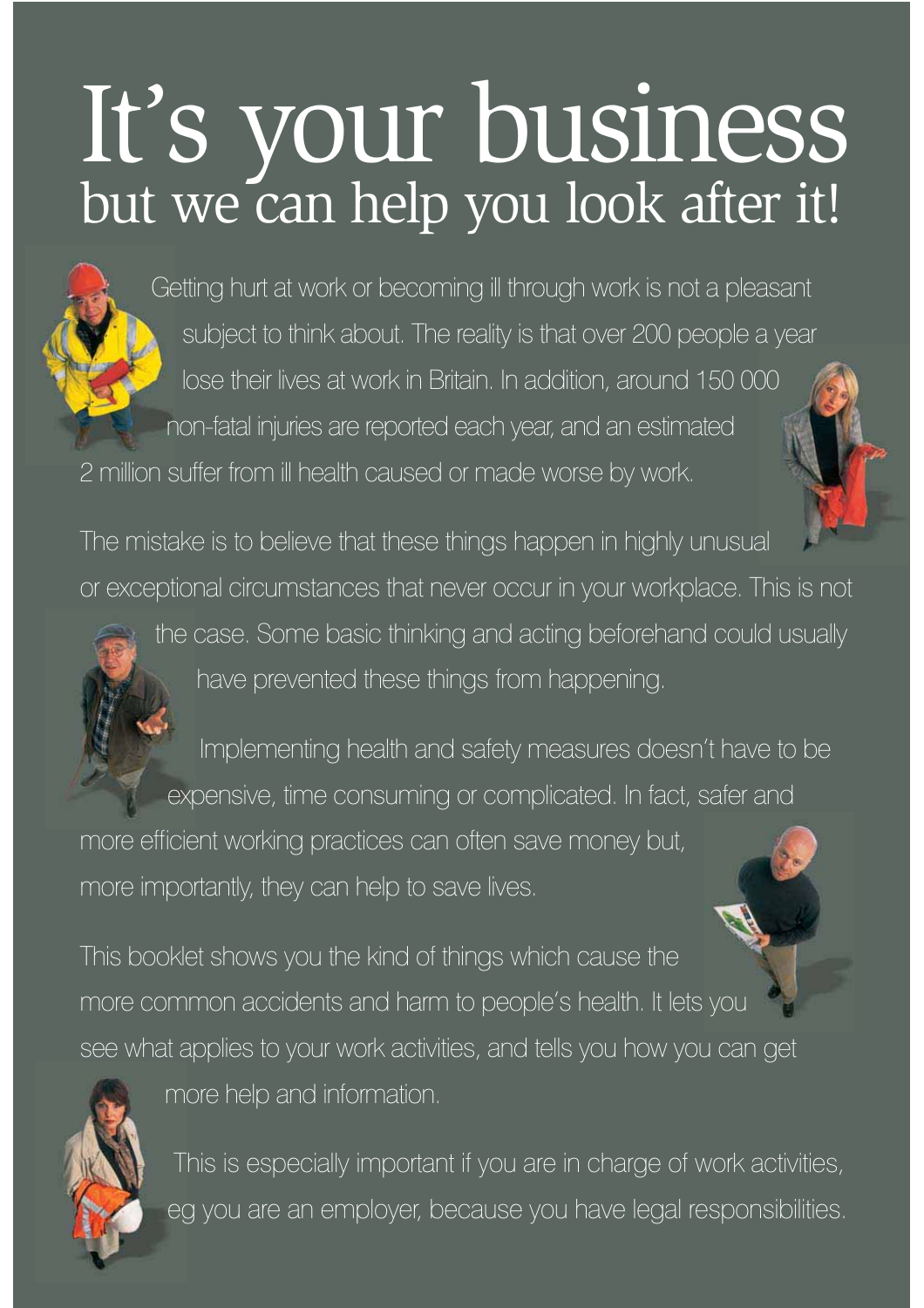# Ten questions and answers for everyone

### What is health and safety all about?

Preventing people from being harmed by work or becoming ill by taking the right precautions - and providing a satisfactory working environment.

### Why are there health and safety laws?

Because health and safety at work is so important, there are rules which require all of us not to put ourselves or others in danger. The law is also there to protect the public from workplace dangers.

### Do health and safety laws apply to me?

Yes. To all businesses, however small; also to the selfemployed and to employees.

### Who enforces health and safety law?

Inspectors from the Health and Safety Executive (HSE) or your local authority. For example:

- HSE at factories, farms and building sites;
- $\bullet$  local authorities in offices, shops, hotels and catering, and leisure activities.

### What do inspectors actually do?

They visit workplaces to check that people are sticking to the rules. They investigate some accidents and complaints but mainly they help you to understand what you need to do. They enforce only when something is seriously wrong.

### Do I have to contact an inspector to get information?

No. HSE operates a confidential telephone information service called Infoline which is open Monday-Friday between 8 am and 6 pm. You can contact Infoline by telephone **0845 345 0055** or fax **0845 408 9566,** or e-mail

**hse.infoline@natbrit.com**. Alternatively you can write to **HSE Information Services**, **Caerphilly Business Park**, **Caerphilly CF83 3GG**.

### Do I need to register my business?

It's likely you will if you employ anyone - contact Infoline.

#### Do I need to have employers' liability compulsory insurance?

It's the law if you employ anyone - and you should display the certificate. See the free leaflet, *Employers' Liability Compulsory Insurance Act 1969. A guide for employers* HSE40(rev1), available from HSE Books on **01787 881165** or from **www.hsebooks.co.uk**.

### Do I need to display any posters?

Yes, the health and safety law poster (**ISBN 0 7176 2493 5)** if you employ anyone. Alternatively you can provide your employees with individual copies of the same information in a leaflet called *Health and safety law: What you should know* (available in packs of 25 ISBN 0 7176 1702 5). The poster and leaflets are available from HSE Books.

### Do I have to report injuries at work?

Yes, and other incidents. For information on which ones and who should report them, see page 20.

## It's your business – so look after it!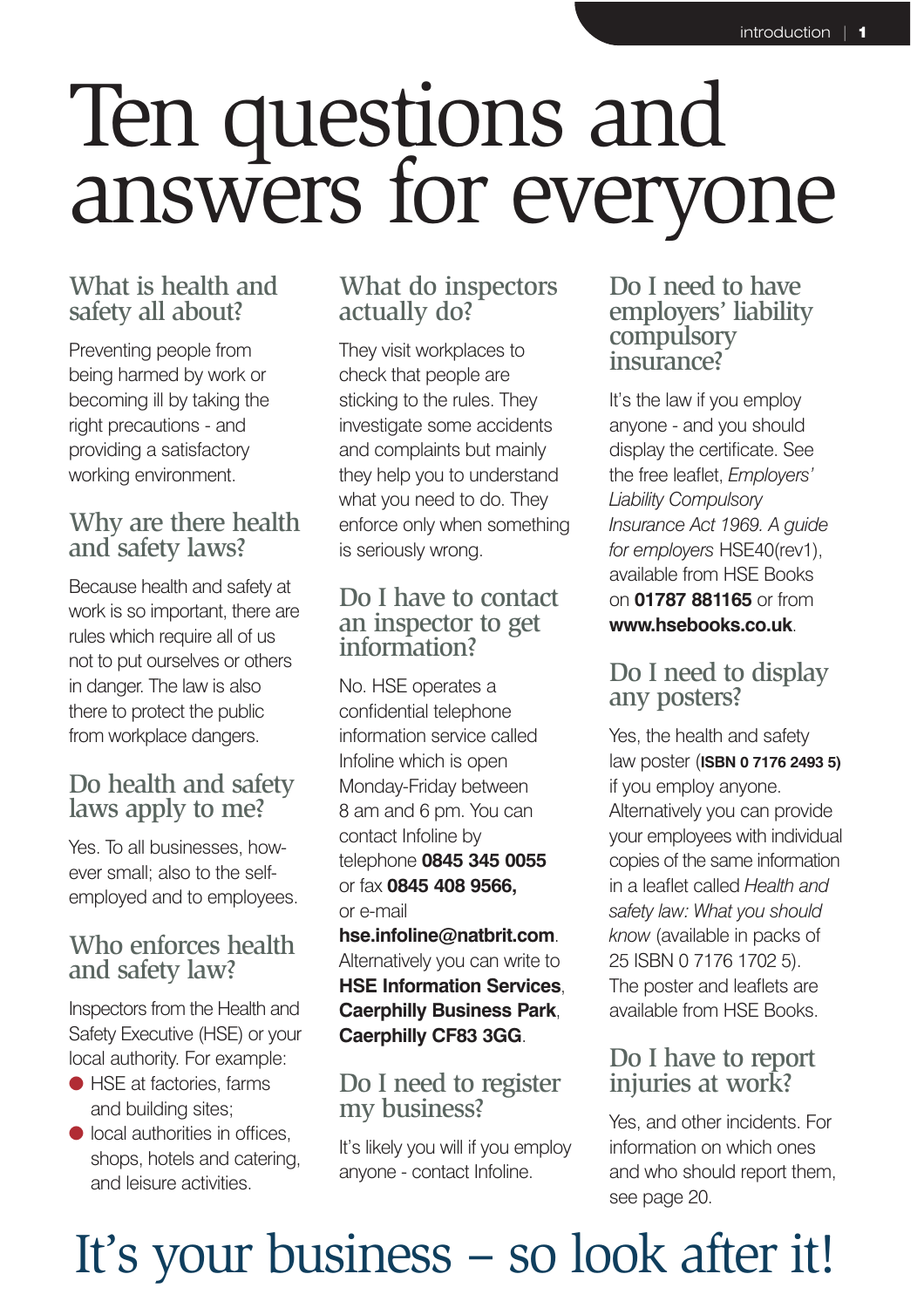## How to use this booklet– how each section works

## List of topics

Managing health and safety

Slips, trips and falls

Asbestos

Hazardous substances

Falls from a height

Musculoskeletal disorders

Display screen equipment

**Noise** 

Vibration

**Electricity** 

Work equipment and machinery

Maintenance and building work

Workplace transport

Pressure systems

Fire and explosion

**Radiation** 

**Stress** 

First aid and accident

No matter where you work, this booklet summarises the key common areas of risk at work and tells you how you can find out more to ensure that work is made safe.

On each page, you will see the sections headed like this:

The main text gives you<br>a brief introduction to the subject.

#### Does this concern me?

This section gives you some pointers to whether the subject is relevant to your business.

#### What law applies?

This section gives you the main rules which apply in addition to the general duties in the Health and Safety at Work etc Act 1974.

#### How and where you can get more help

This section is a selection of HSE publications which will give you more detailed information and guidance on the subject, and how to order them.\*

At the bottom of each page you will find HSE's Internet address, and also HSE's Infoline number which you can ring if you need more information.

At the back of the book is a section on health and safety policy statements and a section on risk assessments.

The words 'hazard' and 'risk' are used throughout this leaflet. **Hazard** means anything that can cause harm (eg chemicals, electricity, working from ladders, etc). **Risk** is the chance, high or low, that someone will be harmed by the hazard.

reporting  $\overline{\phantom{a}}$   $\overline{\phantom{a}}$  HSE Books will accept orders for single copies of up to 25 assorted free publications. You should allow 10 working days for delivery.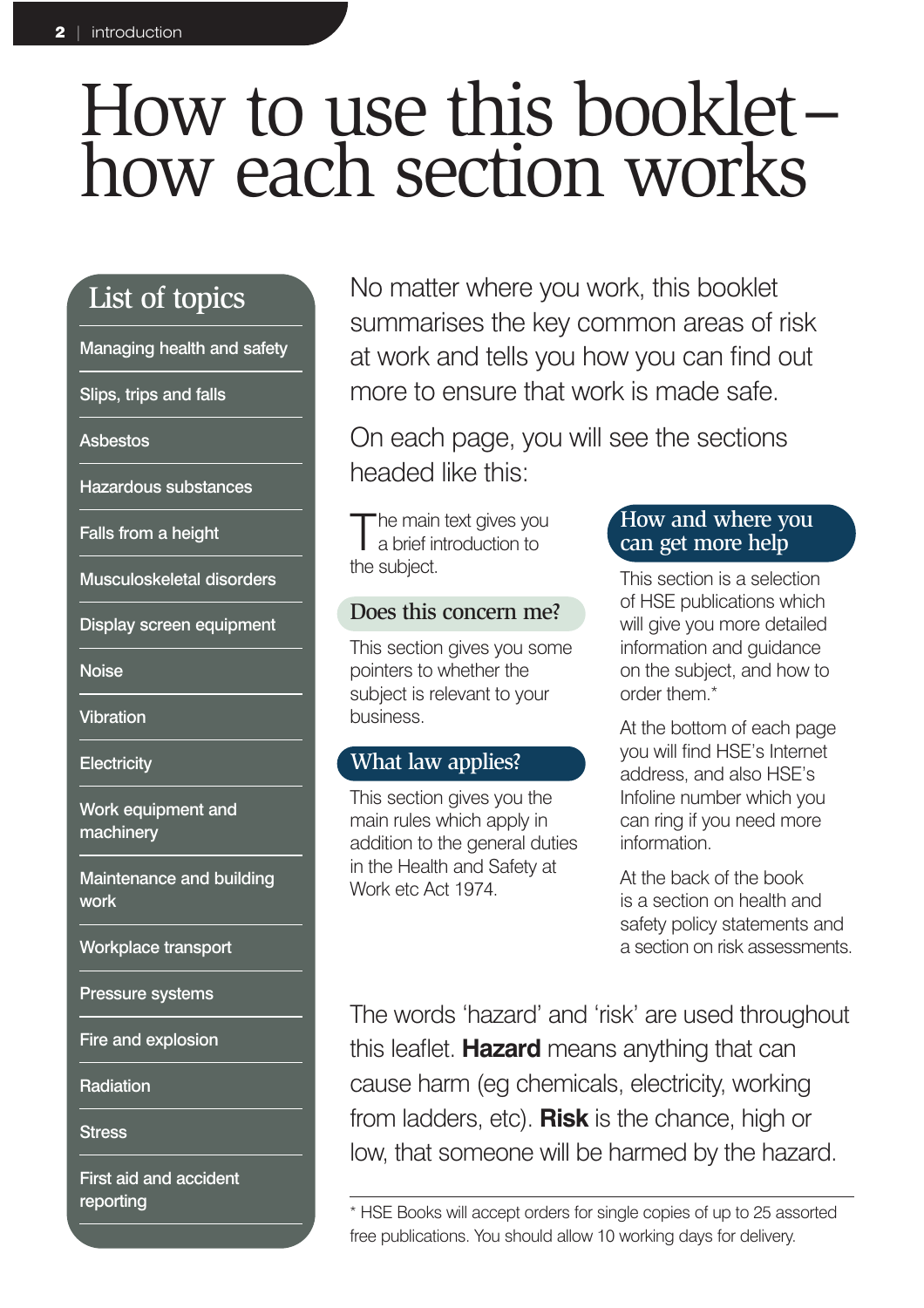

Did you know all employers and self-employed people have to assess risks at work?

Did you know employers with five or more employees should have a written health and safety policy?

Did you know employers with five or more employees have to record the significant findings of their risk assessment?

Did you know employers have a duty to involve their employees or their employees' safety representatives on health and safety matters?

Did you know employers have to provide free health and safety training or protective equipment for employees where it is needed?

## Have you got health and safety under control?

Managing health and safety is little different from managing any other aspect of your business. You need to do a risk assessment to find out about the risks in your workplace, put sensible measures in place to control them, and make sure they stay controlled.

A risk assessment is nothing more than a careful examination of what, in your work, could cause harm to people. Risk assessment should be a practical exercise, aimed at getting the right controls in place – keep it simple and put the results into practice. Page 32 of this leaflet gives you step-by-step guidance on how to assess health and safety risks with a minimum of fuss.

Your health and safety policy clearly sets out how you manage health and safety in your workplace by defining **who** does what; and **when** and **how** they do it. On pages 21-31 of this leaflet is an example of a health and safety policy statement that you can fill in and keep at your workplace. Remember, keep it simple and actually put it into practice.

## What law applies?

- Management of Health and Safety at Work Regulations 1999 (risk assessment)
- Health and Safety (Consultation with Employees) Regulations 1996
- Safety Representatives and Safety Committees Regulations 1977

## How and where you can get more help

*Five steps to risk assessment* INDG163(rev2) **FREE (available in packs of 10**

**ISBN 0 7176 6189 X £5.00)**

*Consulting employees on health and safety: A guide to the law* INDG232 **FREE (available in packs of 15 ISBN 0 7176 1615 0 £5.00)**

*Essentials of health and safety at work* **ISBN 0 7176 6179 2 £10.95**

*Health and safety law poster* **Encapsulated ISBN 0 7176 2493 5 £7.50 Rigid PVC ISBN 0 7176 1779 3 £12.50**

Risk management website: www.hse.gov.uk/risk

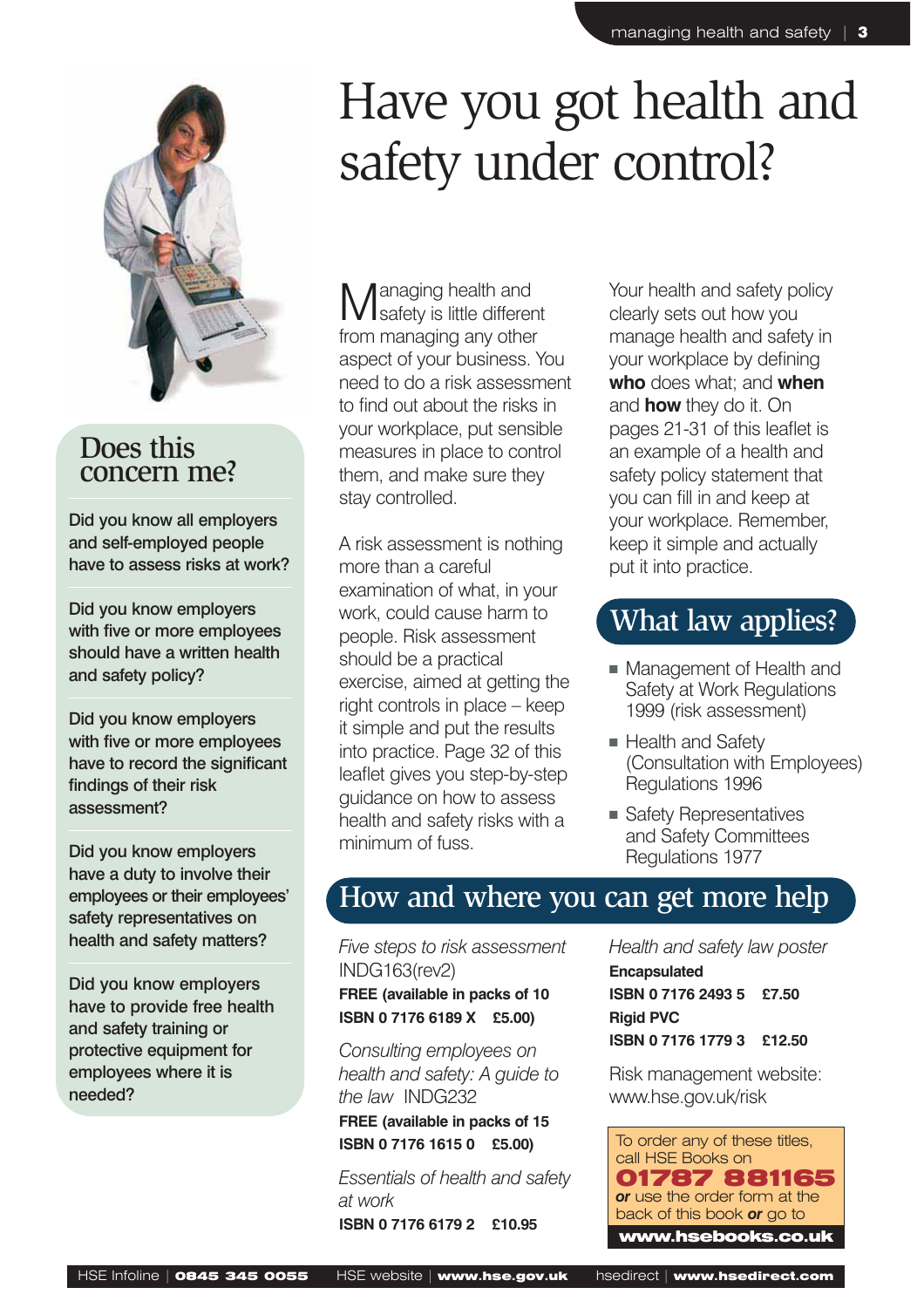

Do you have floors which are, or can become, slippery, eg when wet?

Does spillage or contamination occur and is it dealt with quickly?

Do people use unlit areas such as paths or yards in the dark?

Might temporary work such as maintenance or alterations take place? It could introduce slipping and tripping hazards such as trailing cables.

Do you use floor cleaning materials anywhere? Are the right methods and materials being used?

## What are the chances of slipping or tripping at work?

The most common cause of injuries at work is the slip or trip. Resulting falls can be serious. They happen in all kinds of businesses, but sectors such as food and catering report higher than average numbers. It's a particularly important subject if members of the public use your premises. The estimated cost to employers of all these

injuries is over £500 million a year, and insurance only covers a small part of this. Effective solutions are often simple, cheap and lead to other benefits.

## What law applies?

■ Workplace (Health, Safety and Welfare) Regulations 1992



## How and where you can get more help

*Preventing slips and trips at work* INDG225(rev1) **FREE (available in packs of 15 ISBN 0 7176 2760 8 £5.00)**

*Workplace health, safety and welfare* INDG244(rev1) **FREE (available in packs of 10 ISBN 0 7176 6192 X £5.00)**

*Slips and trips: Guidance for the food processing industry* HSG156 **ISBN 0 7176 0832 8 £9.75**

*Slips and trips: Guidance for employers on identifying hazards and controlling risks* HSG155

#### **ISBN 0 7176 1145 0 £7.50**

Slips and trips website: www.hse.gov.uk/slips

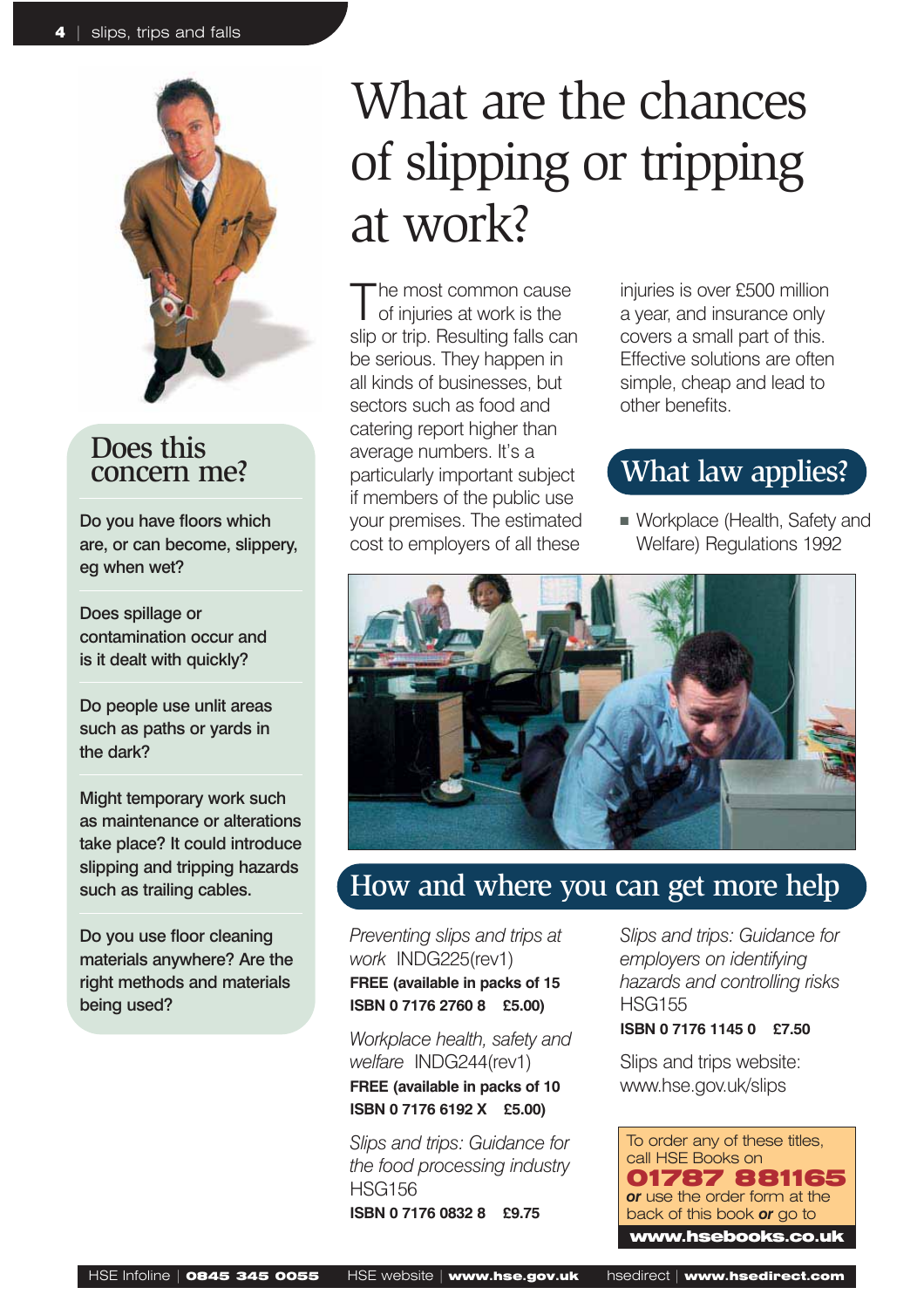

Do you know whether there is asbestos in your premises? It is often found in roofs and exterior walls, boilers, vessels and pipework, ceilings, interior walls and panels, flooring materials, air handling systems, domestic appliances, brake/clutch linings, fire blankets, etc.

Does your work involve maintenance and repair of premises? You might disturb asbestos while doing routine work.

Do you know what the rules are about removing asbestos? In most cases, you will need to use a contractor licensed by HSE to work with asbestos.

Would you know how to find someone licensed to do this work?

Do you know whether there is asbestos in any of the materials you work with?

## Do you work with, or come into contact with, asbestos?

sbestos is the largest single cause of workrelated fatal disease and ill health in Great Britain. Almost all asbestos-related deaths and ill health are from exposures several decades ago, but if you work with asbestos, or come into contact with it during repair and maintenance work, you are at risk. You should avoid working with asbestos if possible, but if not you must do it safely.

Asbestos can be found in buildings built from 1950 to 1985 in many forms. It may also be found in some vehicle brake pads and clutch linings.

## What law applies?

- Control of Asbestos at Work Regulations 2002
- Asbestos (Licensing) Regulations 1983 (as amended)
- Asbestos (Prohibitions) Regulations 1992 (as amended)

## How and where you can get more help

*Working with asbestos in buildings* INDG289 **FREE (available in packs of 10 ISBN 0 7176 1697 5 £5.00)**

*The management of asbestos in non-domestic premises* Approved Code of Practice L127 **ISBN 0 7176 2382 3 £9.50**

*Work with asbestos which does not normally require a licence* Approved Code of Practice 127 **ISBN 0 7176 2562 1 £9.50**

*A comprehensive guide to managing asbestos in premises* HSG227 **ISBN 0 7176 2381 5 £12.50** *Asbestos essentials task manual: Task guidance sheets for the building maintenance and allied trades* HSG210 **ISBN 0 7176 1887 0 £8.50**

*Introduction to asbestos essentials: Comprehensive guidance on working with asbestos in the building maintenance and allied trades* HSG213 **ISBN 0 7176 1901 X £12.50**

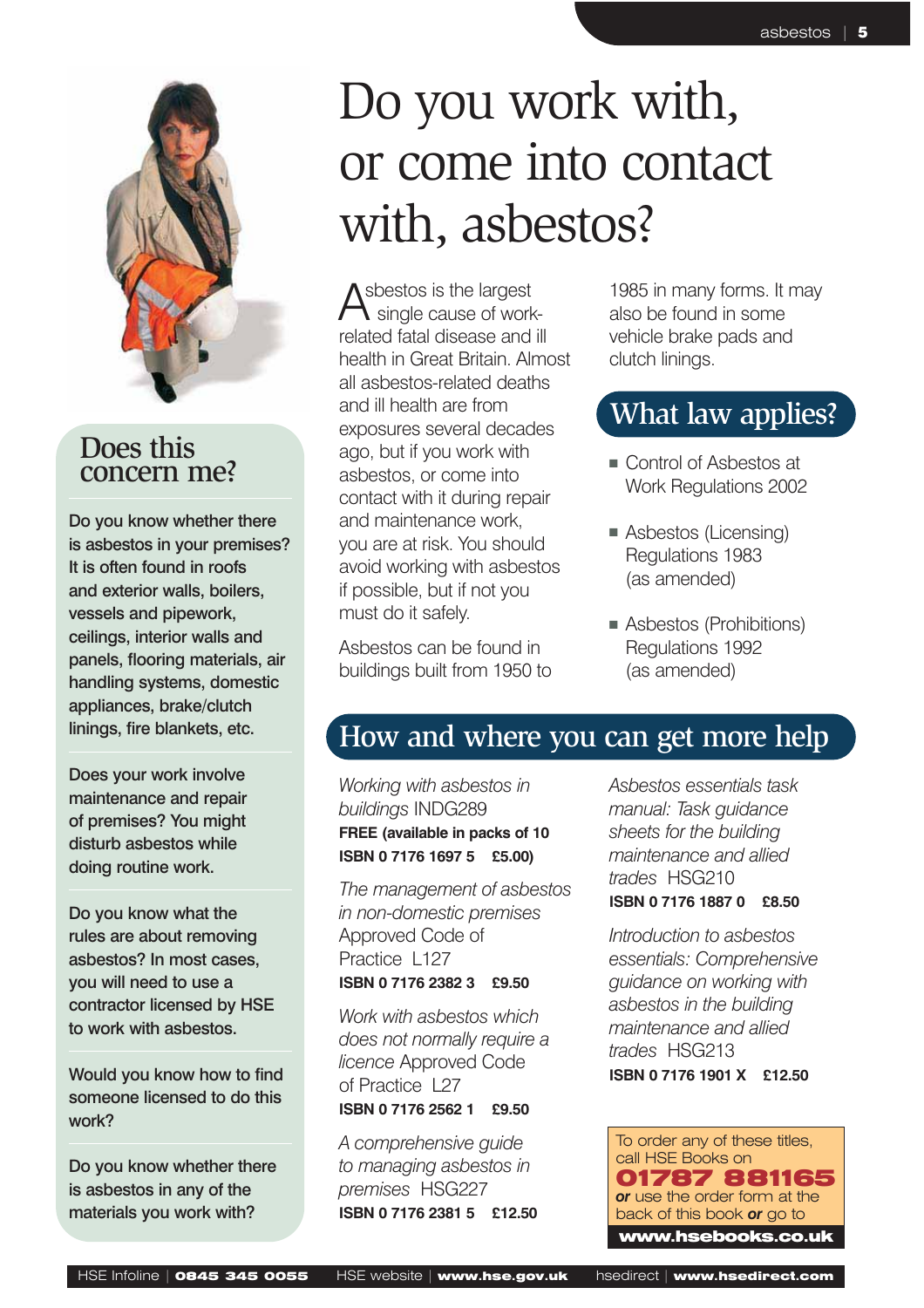

Do you use chemicals at work (including cleaning materials)?

Do you know suppliers of hazardous substances have to provide information to users, including safety data sheets and proper labelling?

Is there dust and fume present in your workplace?

Do you have any water systems which could be colonised by legionella?

Do you work with animals or their products? These may cause skin or respiratory sensitisation or be infected with bacteria or viruses.

## Do you work with hazardous substances?

housands of people are exposed to all kinds of hazardous substances at work. These can include chemicals that people make or work with directly, and also dust, fume and bacteria which can be present in the workplace. Exposure can happen by breathing them in, contact with the skin, splashing them into the eyes or swallowing them. If exposure is not prevented or properly controlled, it can cause serious illness, including cancer, asthma and dermatitis, and sometimes even death. See also section on 'Fire and

explosion' on page 17 and the 'safe handling and use of substances' section of the Health and Safety Policy Statement on page 26.

### What law applies?

- Control of Substances Hazardous to Health Regulations 2002 (COSHH) (as amended)
- Chemicals (Hazard Information and Packaging for Supply) Regulations 2002 (as amended)
- Control of Lead at Work Regulations 2002

## How and where you can get more help

HSE's Infoline can help identify publications relevant to you.

*COSHH: A brief guide to the Regulations* INDG136(rev3) **FREE (available in packs of 10 ISBN 0 7176 2982 1 £5.00)**

*COSHH essentials: Easy steps to control chemicals. Control of Substances Hazardous to Health Regulations* HSG193 **ISBN 0 7176 2737 3 £30.00. A FREE internet version is also available on: www.coshhessentials.org.uk**

*Preventing dermatitis at work* INDG233 **FREE (available in packs of 15 ISBN 0 7176 1246 5 £5.00)** 

*Respiratory sensitisers and COSHH: Breathe freely – An employers' leaflet on preventing occupational asthma* Leaflet INDG95(rev2) **FREE (available in packs of 15 ISBN 0 7176 0914 6 £5.00)**

*Health risk management – a practical guide for managers in small and medium sized enterprises* HSG137 **ISBN 0 7176 0905 7 £6.50**

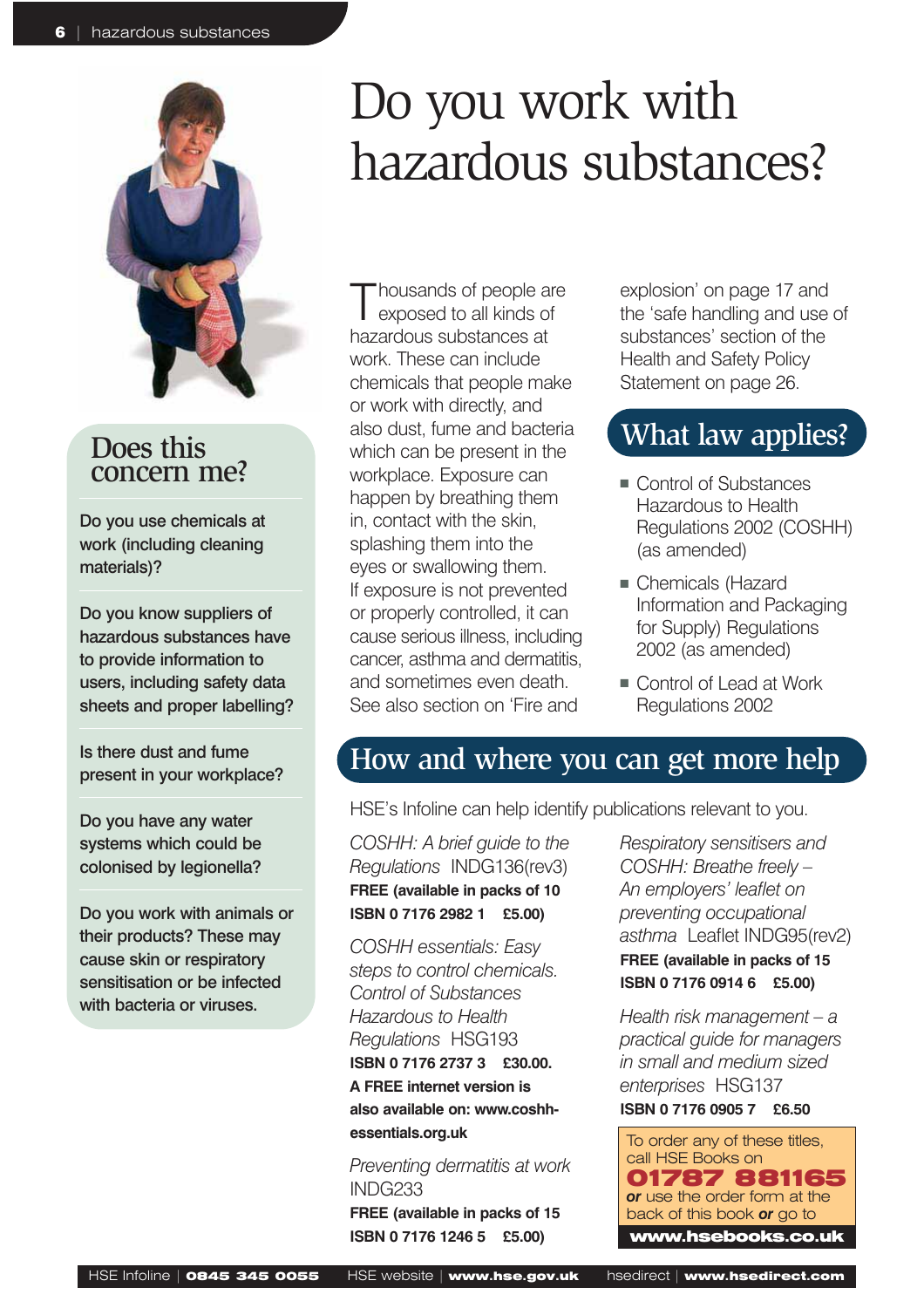

Do you carry out simple maintenance or cleaning tasks that require working where you could hurt yourself if you fell

Can you avoid the need to work at height? For example, could the work be done using long-handled tools or by bringing it down to ground level?

Do you have the most appropriate equipment for the job? It may often be safer to use a tower scaffold or mobile elevating work platform than a ladder.

Is the equipment you have well maintained and do your employees know how to use it safely?

## Do you perform work at height and if so is it done safely?

alls from height at work account for around 60 deaths and just under 4000 major injuries each year. One of the main causes is falls from ladders. To help prevent falls from height, make sure you consider the risks to all your workers, the work is planned, organised and carried out by competent people and you follow the hierarchy for managing risks. Make sure workers are properly trained and supervised, have the right equipment and know how to use it safely.

## What law applies?

- Work at Height Regulations 2005
- Provision and Use of Work Equipment Regulations 1998



## How and where you can get more help

*The Work at Height Regulations 2005: A brief guide* INDG401 **FREE (available in packs of 10 ISBN 0 7176 2976 7 £5.00)** 

*Simple guide to the Provision and Use of Work Equipment Regulations 1998* INDG291 **FREE (available in packs of 15 ISBN 0 7176 2429 3 £5.00)**

*Safe use of ladders and stepladders: An employers' guide* INDG402 **FREE (available in packs of 5 ISBN 0 7176 6105 9 £5.00)**

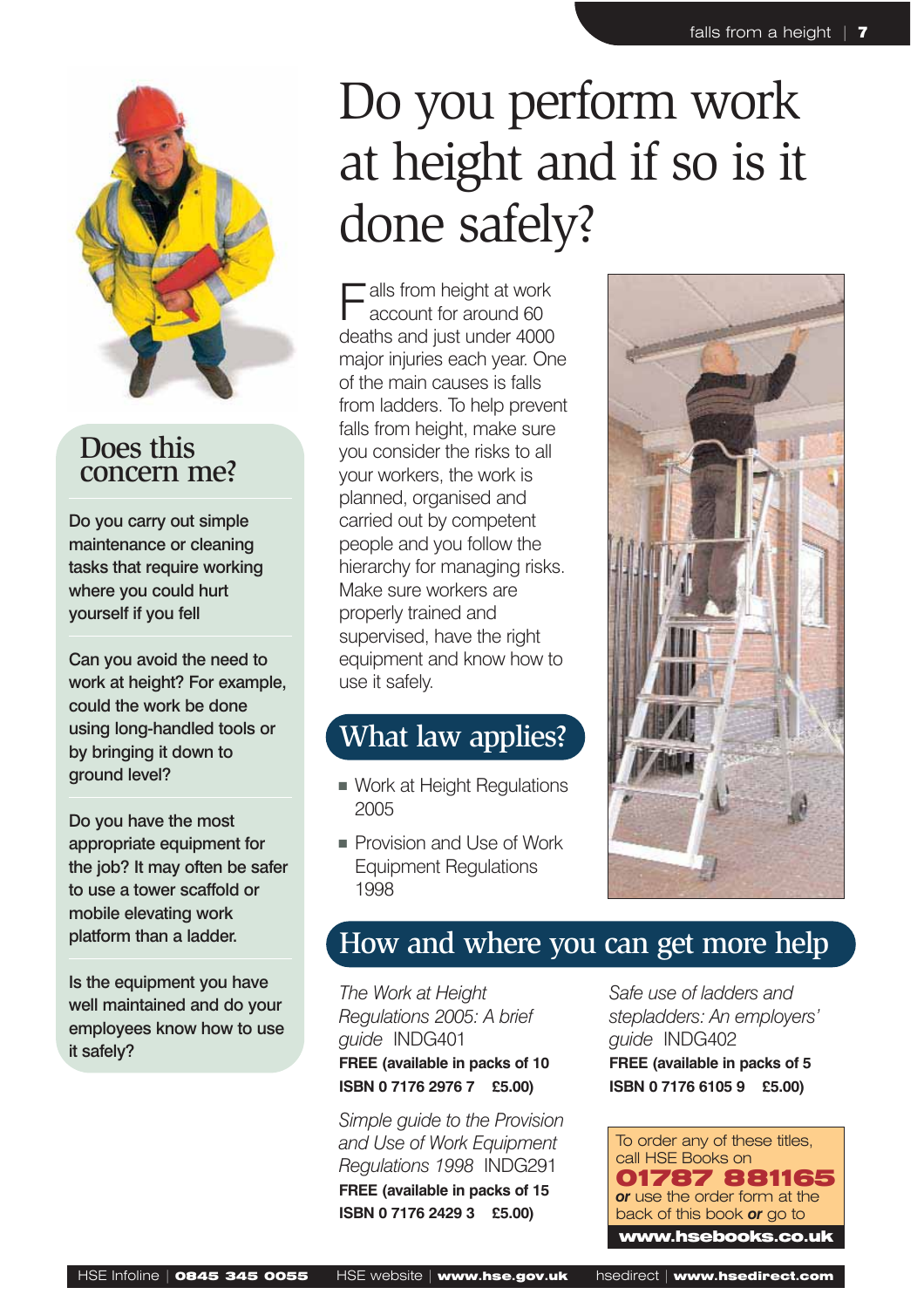

Does your work include strenuous lifting, carrying, pushing, pulling, reaching or repetitive handling?

Do you have repetitive finger, hand or arm movements which are frequent, forceful or awkward?

Does your work involve twisting, squeezing, hammering or pounding?

## Do you suffer from sprains, strains and pains?

 $M$  anual handling is<br>transporting or supporting loads by hand or using bodily force. Many people hurt their back, arms, hands or feet lifting everyday loads, not just when the load is too heavy. More than a third of all over-three-day injuries reported each year to HSE and to local authorities are the result of manual handling. These can result in those injured taking an average of 11 working days off each year.

'Upper limbs' refers to the neck, shoulders, arms, wrists, hands and fingers. Upper limb disorders (sometimes called repetitive strain injury (RSI)) can happen in almost any workplace where people do repetitive, or forceful manual activities in awkward postures, for prolonged periods of time. These can cause muscular aches and

pains, which may initially be temporary, but if such work is not properly managed, and the early symptoms are not recognised and treated, can progress to a chronic and disabling disorder. Cumulative damage can build up over time causing pain and discomfort in people's backs, arms, hands and legs. Most cases can be avoided by providing suitable lifting equipment that is regularly maintained, together with relevant training on both manual handling and using the equipment safely (see page 13 'Work equipment and machinery').

## What law applies?

- Manual Handling Operations Regulations 1992 (as amended)
- Management of Health and Safety at Work Regulations 1999

## How and where you can get more help

*Aching arms (or RSI) in small businesses* INDG171(rev1) **FREE (available in packs of 15 ISBN 0 7176 2600 8 £5.00)** 

*Manual handling assessment charts* INDG383

**FREE (available in packs of 10 ISBN 0 7176 2741 1 £5.00)** 

*Upper limb disorders in the workplace* HSG60 **ISBN 0 7176 1978 8 £9.50**

*Getting to grips with manual handling: A short guide* INDG143(rev2) **FREE (available in packs of 10 ISBN 0 7176 2828 0 £5.00)** 

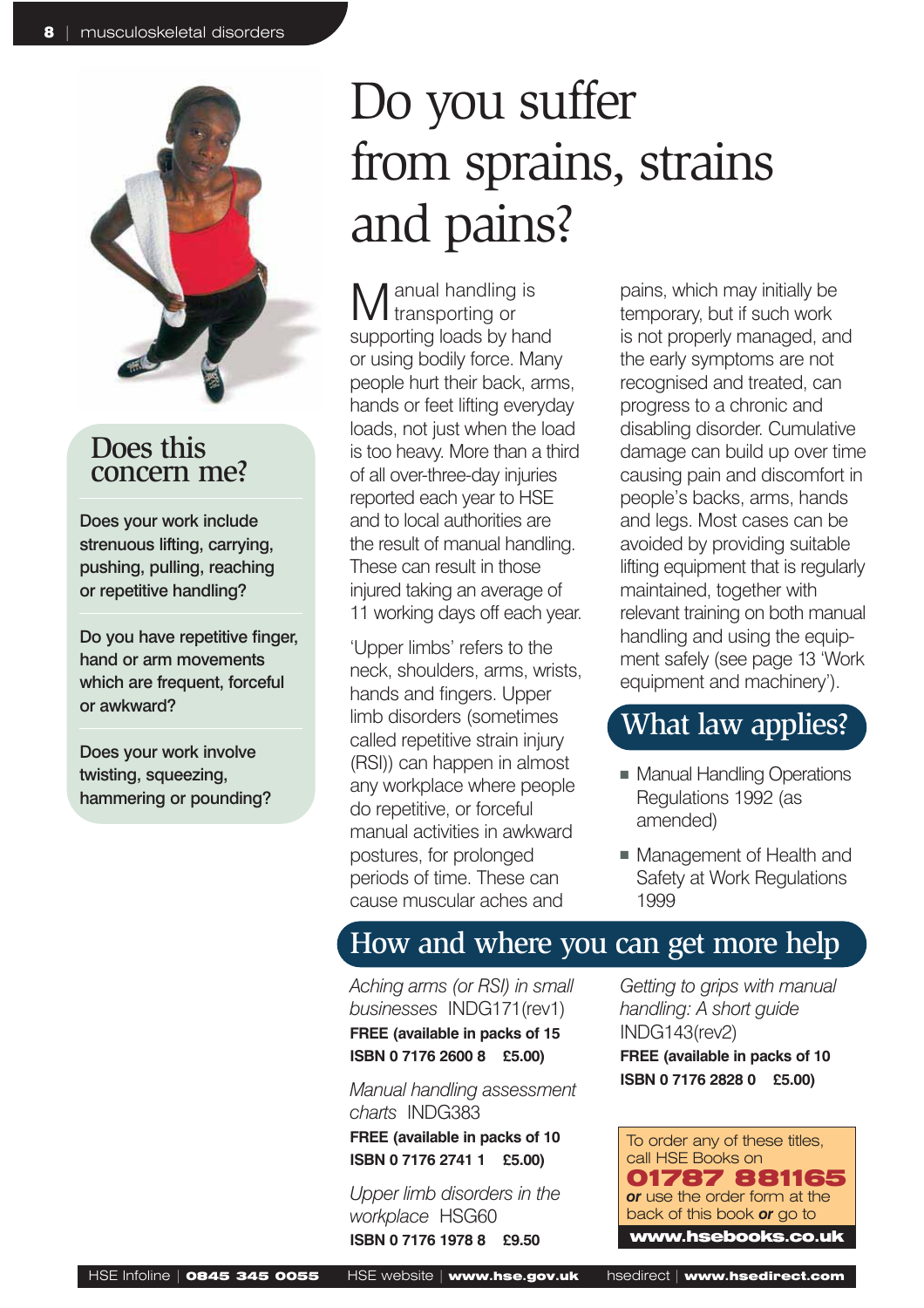

Is there regular use of display screens as a significant part of the work?

Does anyone use a keyboard, mouse or other input device?

Are people complaining of discomfort, aches and pains?

## Do you use computers or other display screen equipment?

sing a computer or other kinds of display screen equipment (visual display units) can give rise to back problems, repetitive strain injury, or other musculoskeletal disorders. These health problems may become serious if no action is taken. They can be caused by poor design of workstations (and associated equipment such as chairs), insufficient space, lack of training or not taking breaks from display screen work.

Work with a screen does not cause eye damage, but many users experience temporary eye strain or stress. This can lead to reduced work efficiency or taking time off work.

## What law applies?

■ Health and Safety (Display Screen Equipment) Regulations 1992 (as amended)



## How and where you can get more help

*The law on VDUs. An easy guide: Making sure your office complies with the Health and Safety (Display Screen Equipment) Regulations 1992 (as amended in 2002)* HSG90 **ISBN 0 7176 2602 4 £8.50**

*Working with VDUs* INDG36(rev2) **FREE (available in packs of 10 ISBN 0 7176 2222 3 £5.00)**

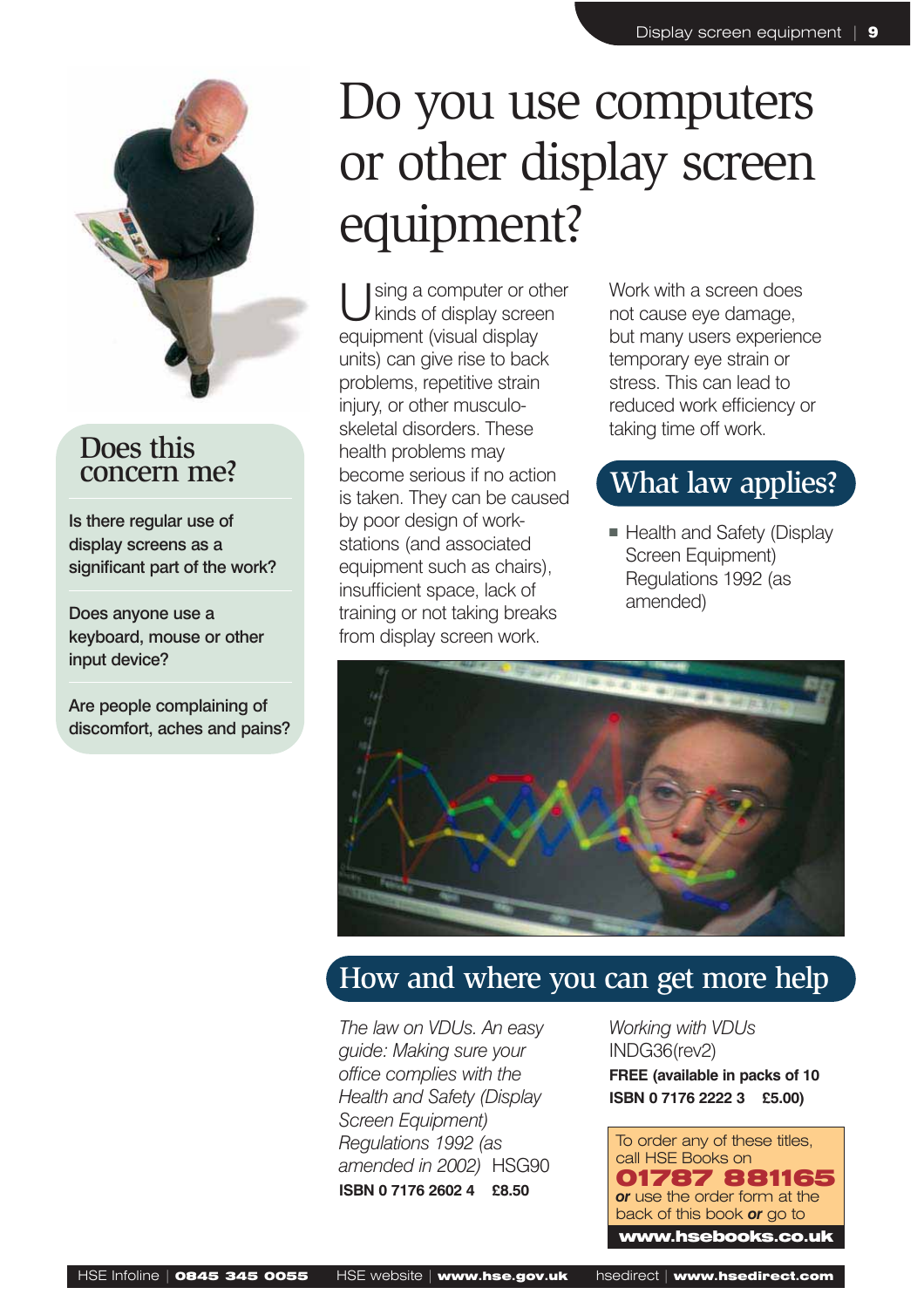

Are there times when the workplace is so noisy that people have to shout to each other at normal speaking distance to make themselves heard? If so, there is likely to be a danger to hearing.

Are noisy powered tools or machinery in use for at least part of the day?

Are there noisy bangs from hammering, explosive or impact tools, or guns?

Are there areas where noise could interfere with warning and danger signals?

## Is your workplace noisy?

igh levels of noise at work can cause hearing damage. A little damage happens every time it is noisy, gradually adding up to serious harm. Young people can be damaged as easily as the old. Sufferers often first start to notice hearing loss when they cannot keep up with conversations in a

group, or when the rest of their family complains they have the television on too loud. Deafness can make people feel isolated from their family, friends and colleagues.

## What law applies?

■ Control of Noise at Work Regulations 2005



## How and where you can get more help

*Controlling noise at work. The Control of Noise at Work Regulations 2005* L108 **ISBN 0 7176 6164 4 £13.95**

*Noise at Work: Guidance for employers on the Control of Noise at Work Regulations 2005* INDG362(rev1) **FREE (available in packs of 10 ISBN 0 7176 6165 2 £5.00)**

*Sound solutions: Techniques to reduce noise at work* HSG138 **ISBN 0 7176 0791 7 £10.95**

*Protect your hearing or lose it!* Pocket card INDG363(rev1) **FREE (available in packs of 25 ISBN 0 7176 6166 0 £5.00)**

Noise website: www.hse.gov.uk/noise

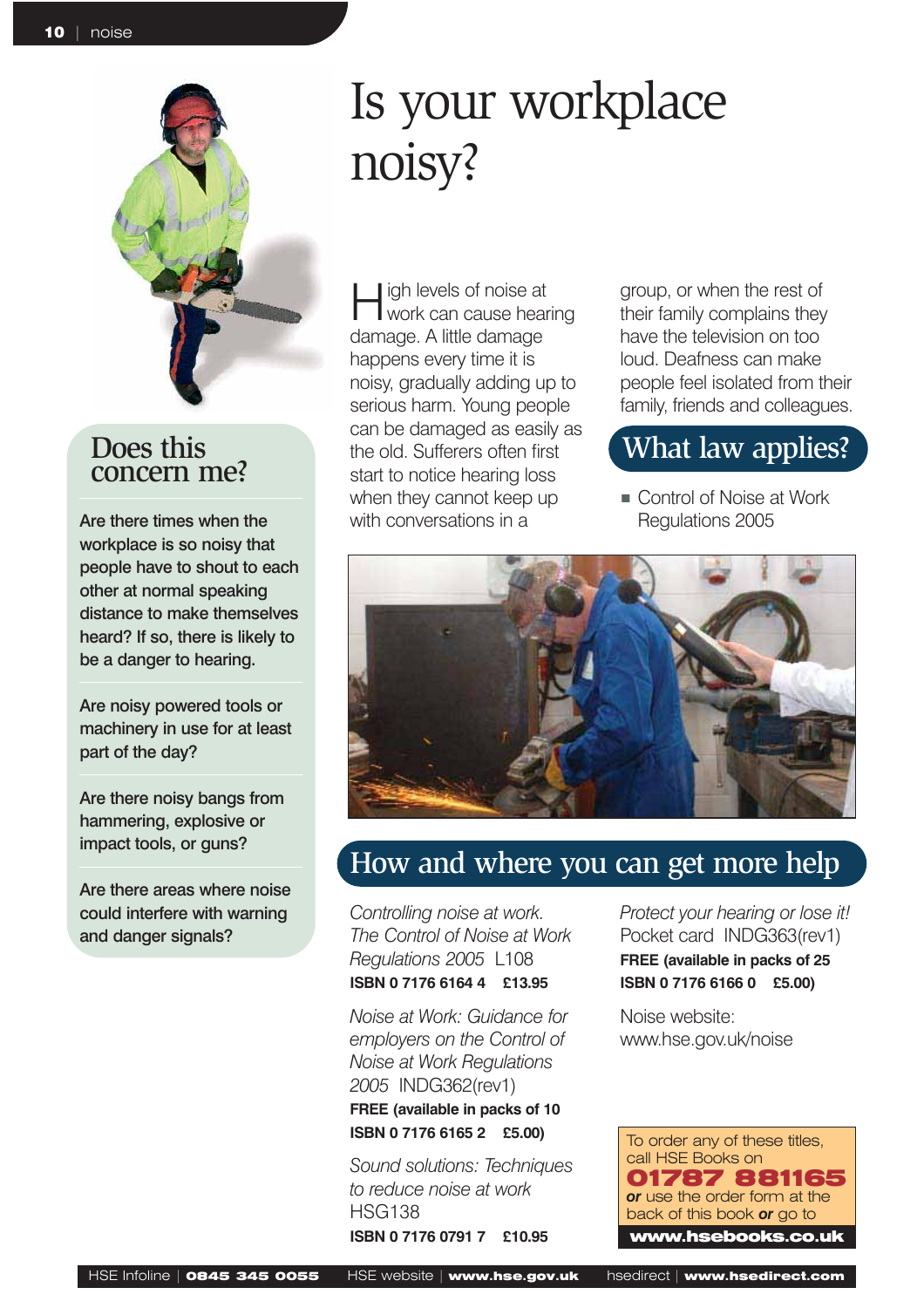

Does anyone work with hand-held and hand-guided tools and machines such as concrete breakers and vibrating compactor plates and workpieces such as castings which are held against powered machinery such as pedestal grinders?

Does anyone doing this work get tingling or numbness in the fingers or hands?

Does anyone often drive off-road machinery such as tractors, dumper trucks or excavators or unsuspended vehicles such as fork-lift trucks?

## Are you exposed to vibration?

libration from work with powered hand-held tools, equipment or processes can damage the hands and arms of users causing 'hand-arm vibration syndrome'. This is a painful, irreversible condition which includes 'vibration white finger' and the effects can be impaired blood circulation, damage to the nerves and muscles, and loss of ability to grip properly.

Back pain can be caused by or aggravated by vibration

from a vehicle or machine passing through the seat into the driver's body through the buttocks – known as wholebody vibration. Whole-body vibration can also be caused by standing on the platform of a vehicle or machine, so vibration passes into the operator through their feet.

## What law applies?

■ Control of Vibration at Work Regulations 2005

## How and where you can get more help

*Hand-arm vibration. The Control of Vibration at Work Regulations 2005. Guidance on Regulations* L140 **ISBN 0 7176 6125 3 £13.95**

*Control the risks from handarm vibration: Advice for employers on the Control of Vibration at Work Regulations 2005* INDG175(rev2) **FREE (available in packs of 10 ISBN 0 7176 6117 2 £5.00)**

*Hand-arm vibration: Advice for employees* Pocket card INDG296(rev1) **FREE (available in packs of 25 ISBN 0 7176 6118 0 £5.00)** 

*Whole-body vibration. The Control of Vibration at Work Regulations 2005. Guidance on Regulations* L141 **ISBN 0 7176 6126 1 £10.95**

*Control back-pain risks from whole-body vibration: Advice for employers on the Control of Vibration at Work Regulations 2005* INDG242(rev1) **FREE (available in packs of 10 ISBN 0 7176 6119 9 £5.00)**

*Drive away bad backs: Advice for mobile machine operators and drivers* Pocket card INDG404 **FREE (available in packs of 25**

**ISBN 0 7176 6420 2 £5.00)**

Vibration website: www.hse.gov.uk/vibration

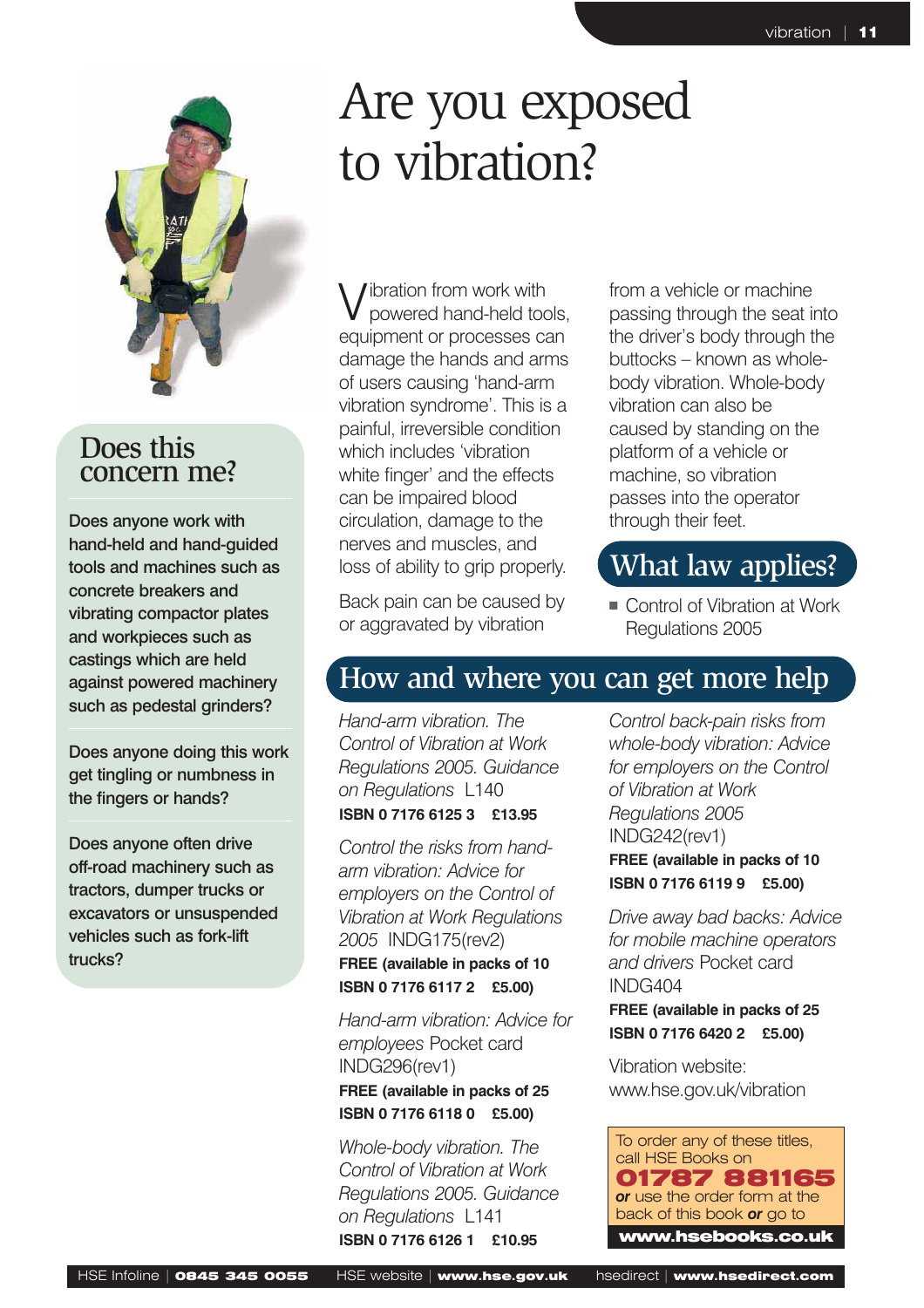

Does anyone do electrical work in your business? Only those with appropriate technical knowledge and experience should be allowed to do this.

Is your electrical equipment in good working order?

Do you choose equipment that is suitable for its working environment, eg waterproof or dustproof?

Do you dig in the street, pavement or near buildings? Knowing the proper precautions for avoiding underground cables is essential.

Do you work near or under overhead powerlines? There are essential safety precautions to follow.

## How safe is electricity in your workplace?

lectricity can kill. Most deaths are caused by contact with overhead or underground power cables. Even non-fatal shocks can cause severe and permanent injury. Shocks from faulty equipment may lead to falls from ladders, scaffolds or other work platforms. Those using electricity may not be

the only ones at risk. Poor electrical installations and faulty electrical appliances can lead to fires which can also result in death or injury to others.

## What law applies?

■ Electricity at Work Regulations 1989



## How and where you can get more help

*Avoidance of danger from overhead electric power lines* GS6

**ISBN 0 7176 1348 8 £5.00**

*Electricity at work. Safe working practices* HSG85 **ISBN 0 7176 2164 2 £7.95**

*Avoiding danger from underground services* HSG47 **ISBN 0 7176 1744 0 £7.50**

*Electrical safety and you* INDG231 **FREE (available in packs of 15 ISBN 0 7176 1207 4 £5.00)**

Electrical safety website: www.hse.gov.uk/electricity

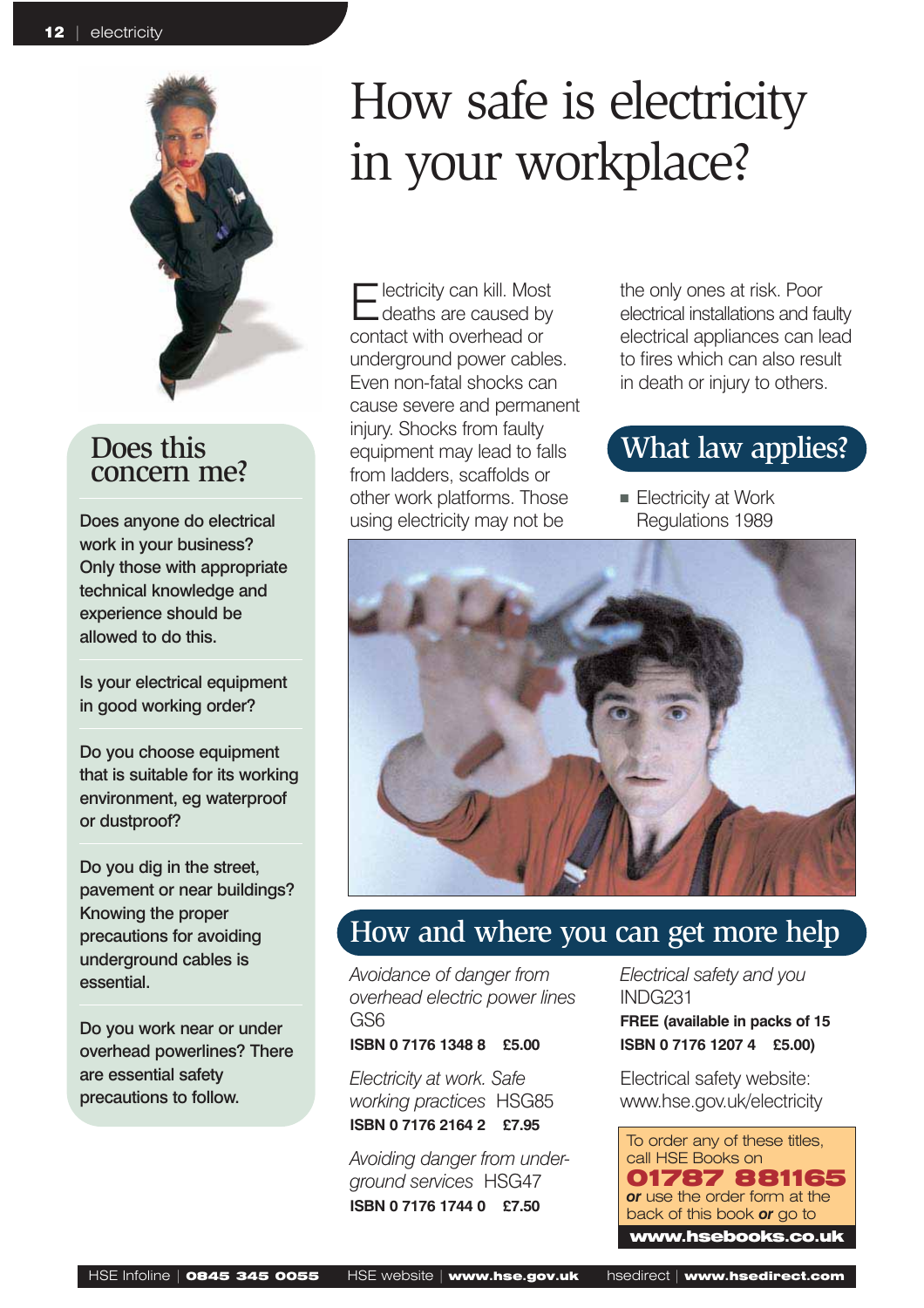

Do you use ladders or other equipment for working at heights? For example, it may often be safer to use an access tower or mobile elevating work platform than a ladder.

Do you have machinery of any kind? You need to guard the parts that could cause injury; have the right controls, especially for starting and stopping; clean, or clear blockages in a safe way; and carry out preventive checks, maintenance and inspection.

Are hand tools used in your workplace, eg screwdrivers, knives, hand saws, meat cleavers, hammers?

Do you have lifting equipment such as pulley blocks, cranes, and lift trucks? Most lifting equipment will require regular thorough examination by a competent person.

## Do you know how to select and use your work equipment?

Jork equipment covers an enormous range spanning process machinery, machine tools, office machines, lifting equipment, hand tools, ladders and pressure washers. Important points include: selecting the right equipment for the job, making sure equipment is safe to use and keeping it safe through regular maintenance, inspection and, if appropriate, thorough examination, training employees to use equipment safely and following manufacturers' or suppliers' instructions.

Accidents involving work equipment happen all the time – many serious, some fatal. See 'safe plant and equipment' section of the Health and Safety Policy Statement on page 25 of this leaflet.

### What law applies?

- Provision and Use of Work Equipment Regulations 1998
- Lifting Operations and Lifting Equipment Regulations 1998
- Supply of Machinery (Safety) Regulations 1992, as amended 1994

## How and where you can get more help

Infoline can help identify publications relevant to you.

*Simple guide to the Provision and Use of Work Equipment Regulations* INDG291 **FREE (available in packs of 15 ISBN 0 7176 2429 3 £5.00)**

*Safe use of work equipment. Provision and Use of Work Equipment Regulations 1998*  $122$ 

#### **ISBN 0 7176 1626 6 £8.00**

*Simple guide to the Lifting Operations and Lifting Equipment Regulations 1998* INDG290 **FREE (available in packs of 15 ISBN 0 7176 2430 7 £5.00)**

*Buying new machinery* INDG271 **FREE (available in packs of 15 ISBN 0 7176 1559 6 £5.00)**

*Using work equipment safely* INDG229(rev1) **FREE (available in packs of 10 ISBN 0 7176 2389 0 £5.00)**

*Safe use of ladders and stepladders: An employers' guide* INDG402

**FREE (available in packs of 5 ISBN 0 7176 6105 9 £5.00)**

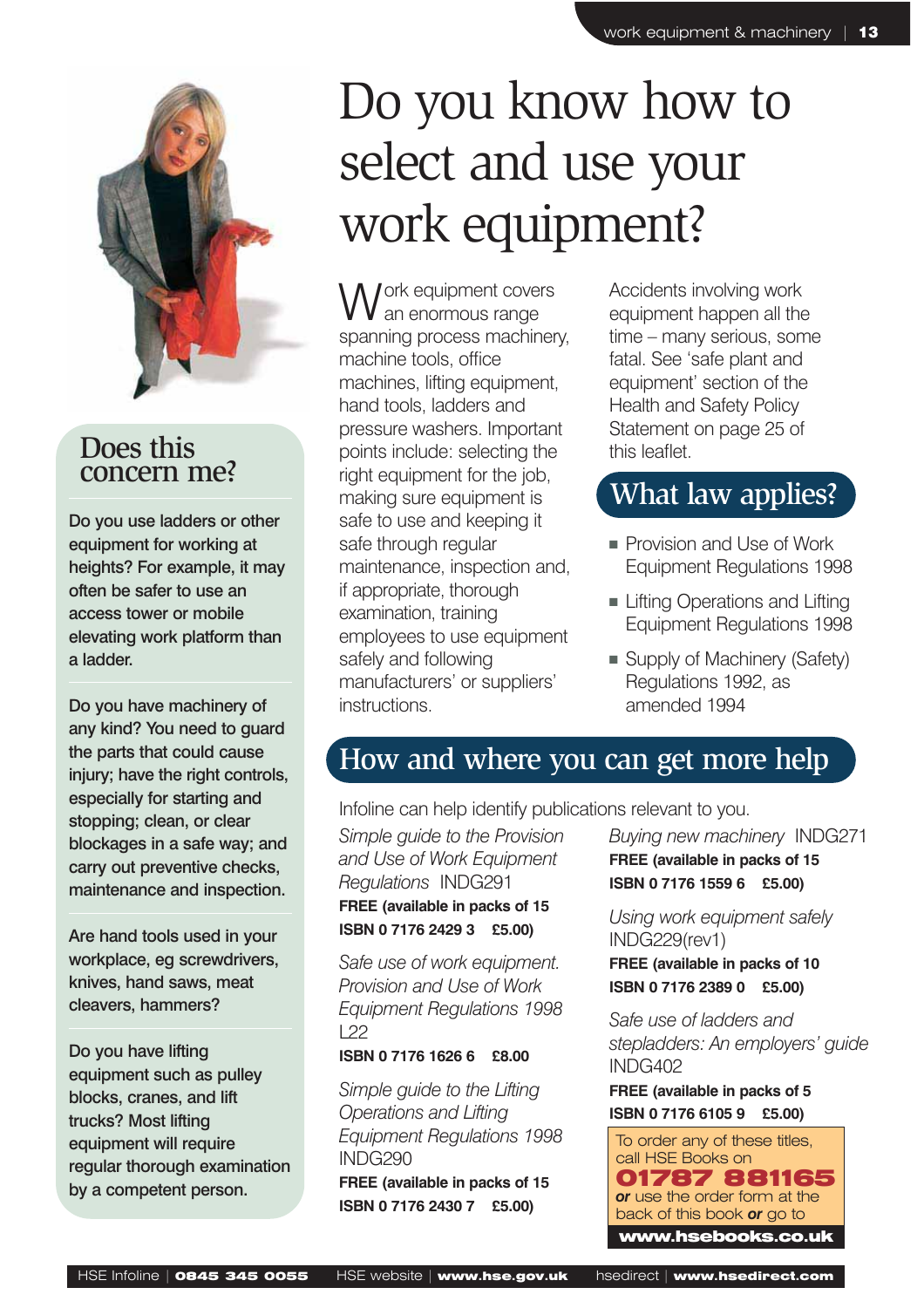

Did you know that if you are the person responsible for your business, you are also responsible for contractors, service engineers, etc who do work for you?

Does anyone ever have to work on the roof, at a height or on fragile materials?

Does anyone have to fault find and repair machinery or equipment when it breaks down?

Is there a tank, pit, silo or similar confined space into which someone might go – and would you know if they did?

Have you found out whether there is any asbestos<sup>\*</sup> in your buildings or plant which could be disturbed during maintenance or alterations?

## What maintenance and building work takes place?

It's easy to overlook the<br>activities because they It's easy to overlook these happen now and again, and it's often a contractor or service agency doing the work. Sometimes people are in places where no one normally goes, eg the roof or electrical switchboard. They may be fault finding, trying to repair something quickly – often outside the routine. Not surprisingly there are many accidents. Falls from heights, eg ladders, are the most common cause of serious injury.

## What law applies?

- Construction (Health, Safety and Welfare) Regulations 1996 (building work)
- Construction (Design and Management) Regulations 1994
- Lifting Operations and Lifting Equipment Regulations 1998
- Provision and Use of Work Equipment Regulations 1998
- Confined Spaces Regulations 1997
- Work at Height Regulations 2005

### How and where you can get more help

*Working together: Guidance on health and safety for contractors and suppliers* INDG268(rev) **WEB ONLY**

#### **www.hse.gov.uk/pubns/indg268.pdf**

*A guide to the Construction (Health, Safety and Welfare) Regulations 1996* INDG220 **FREE (available in packs of 10 ISBN 0 7176 1161 2 £5.00)**

*The absolutely essential health and safety toolkit for the smaller construction contractor* INDG344 **FREE (available in packs of 5 ISBN 0 7176 2103 0 £5.00)**

*Health and safety in roof work* HSG33

**ISBN 0 7176 1425 5 £8.50**

*Managing contractors: A guide for employers* HSG159 **ISBN 0 7176 1196 5 £8.50**

*Health and safety in construction* HSG150 **ISBN 0 7176 6182 2 £10.95**

*The Work at Height Regulations 2005: A brief guide* INDG402

#### **FREE (available in packs of 10 ISBN 0 7176 2976 7 £5.00)**

Working Well Together (WWT) Website: wwt.uk.com WWT Campaign Helpline Tel: 0845 2727 500.

*\* Also see page 5 on 'Asbestos'*

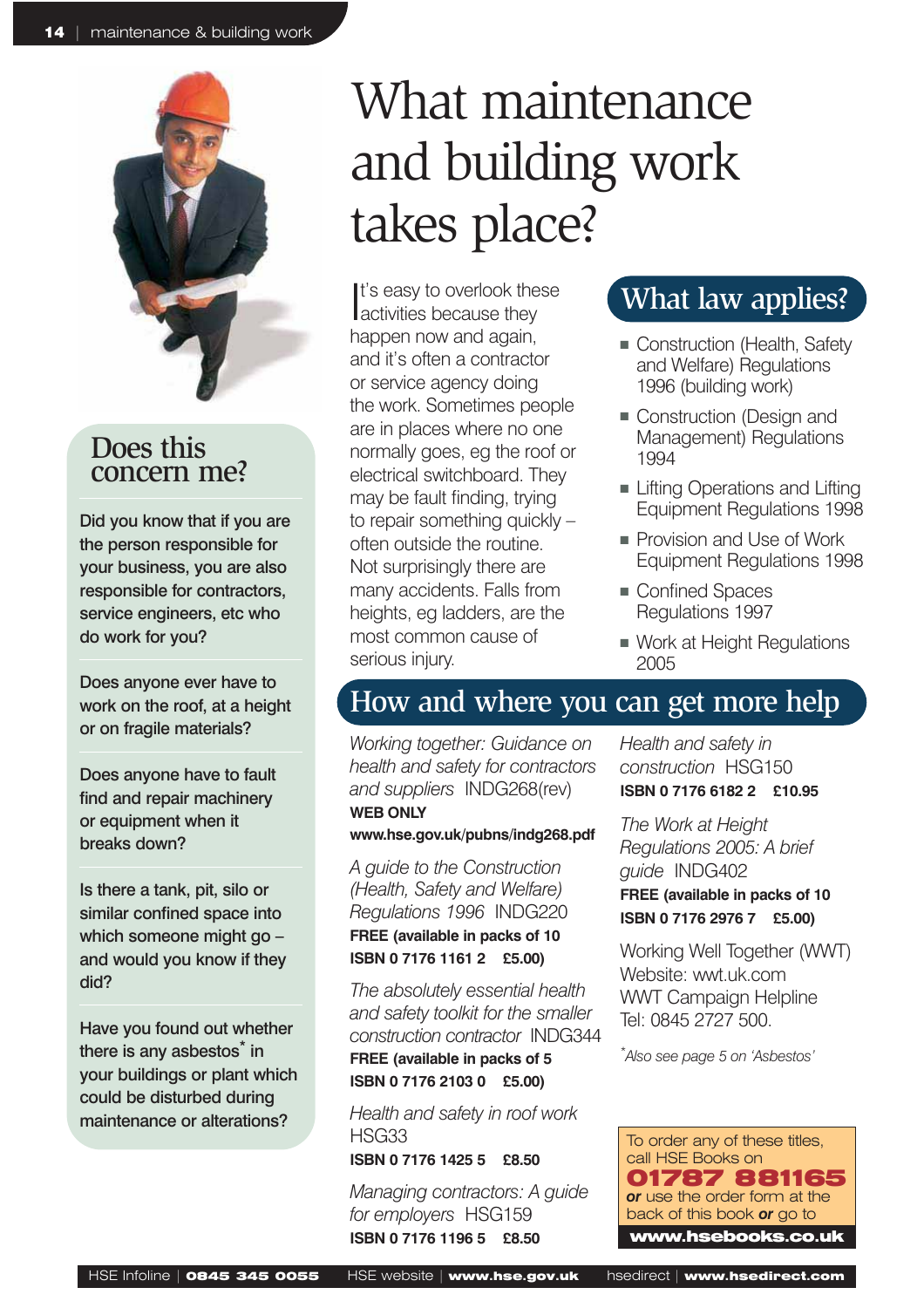

Do you have vehicles in operation at your workplace? If so what kinds of vehicles are they?

Are pedestrians separated from vehicle movements as much as possible?

Are traffic routes suitable for the vehicles which have to use them? Are they clearly marked?

Do you know who is allowed to drive or operate the vehicles? They should be trained and competent.

Are loading and unloading operations carried out safely?

Do you actively control driving behaviour?

Are all vehicles properly maintained?

## What are the risks from transport in your workplace?

very year about 70 people are killed and about 2500 seriously injured in accidents involving vehicles at the workplace. Being struck or run over by moving vehicles, falling from vehicles, or



vehicles over-turning are the most common causes. Vehicles operating in the workplace include cars and vans, lift trucks, heavy goods vehicles, dumpers, specialised vehicles or plant. Often there is significantly more danger from vehicles in the workplace than on the public highway since the operating conditions are different.

## What law applies?

- Workplace (Health, Safety and Welfare) Regulations 1992
- Provision and Use of Work Equipment Regulations 1998
- Lifting Operations and Lifting Equipment Regulations 1998

## How and where you can get more help

*Workplace transport safety: An employers' guide* HSG136 **ISBN 0 7176 6154 7 £11.50**

*Safety in working with lift trucks* HSG6 **ISBN 0 7176 1781 5 £6.50**

*Workplace transport safety: An overview* INDG199(rev1) **FREE (available in packs of 5 ISBN 0 7176 2821 3 £5.00)** 

Workplace transport site inspection checklist: www.hse.gov.uk/workplace transport/index.htm

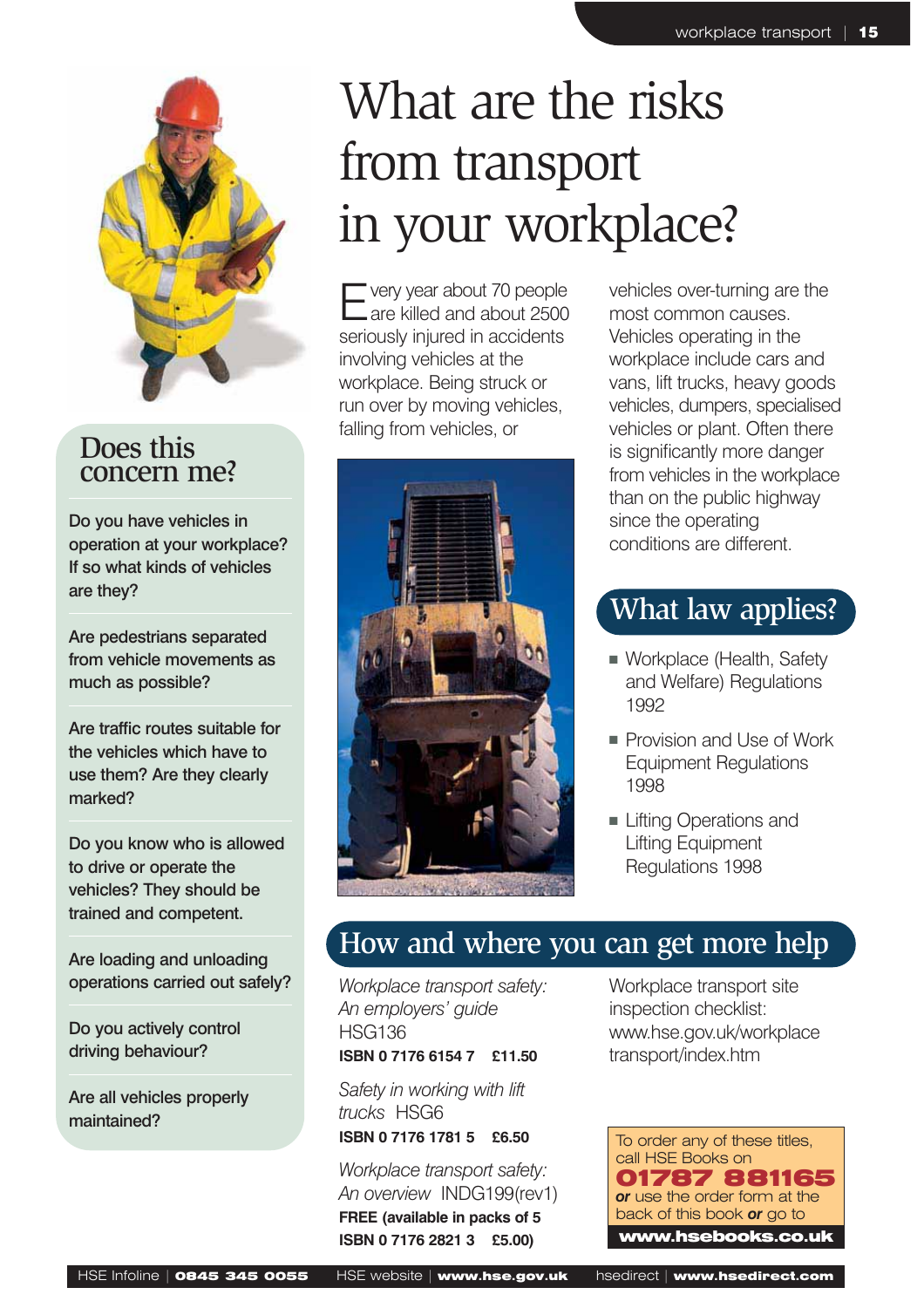

Do you have any pressure systems or equipment in your business that contain a fluid under pressure?

Do you know that most pressure systems have to be designed, installed, maintained and periodically examined so as to prevent danger?

Are you aware that as an employer or self-employed person, it's your job to choose a competent person to carry out examinations of the pressure systems?

## Do you know the risks associated with pressure systems?

Pressure cookers, boilers, steam heating systems, gas cylinders and air compressors are common examples of equipment and systems containing a fluid



under pressure. They can cause death or injury to people, and serious damage to property, if the contents are released unintentionally. There are about 150 incidents of this kind every year. They mainly happen when equipment fails through poor design, incorrect filling or maintenance or when the method of work is unsafe, or someone makes an operating mistake.

## What law applies?

- Pressure Systems Safety Regulations 2000
- Carriage of Dangerous Goods and Use of Transportable Pressure Equipment Regulations 2004 (as amended 2005)

## How and where you can get more help

*Pressure systems safety and you* INDG261(rev1) **FREE (available in packs of 15 ISBN 0 7176 1562 6 £5.00)**

*Safety of Pressure Systems. Pressure Systems Safety Regulations 2000.* Approved Code of Practice L122 **ISBN 0 7176 1767 X £7.50**

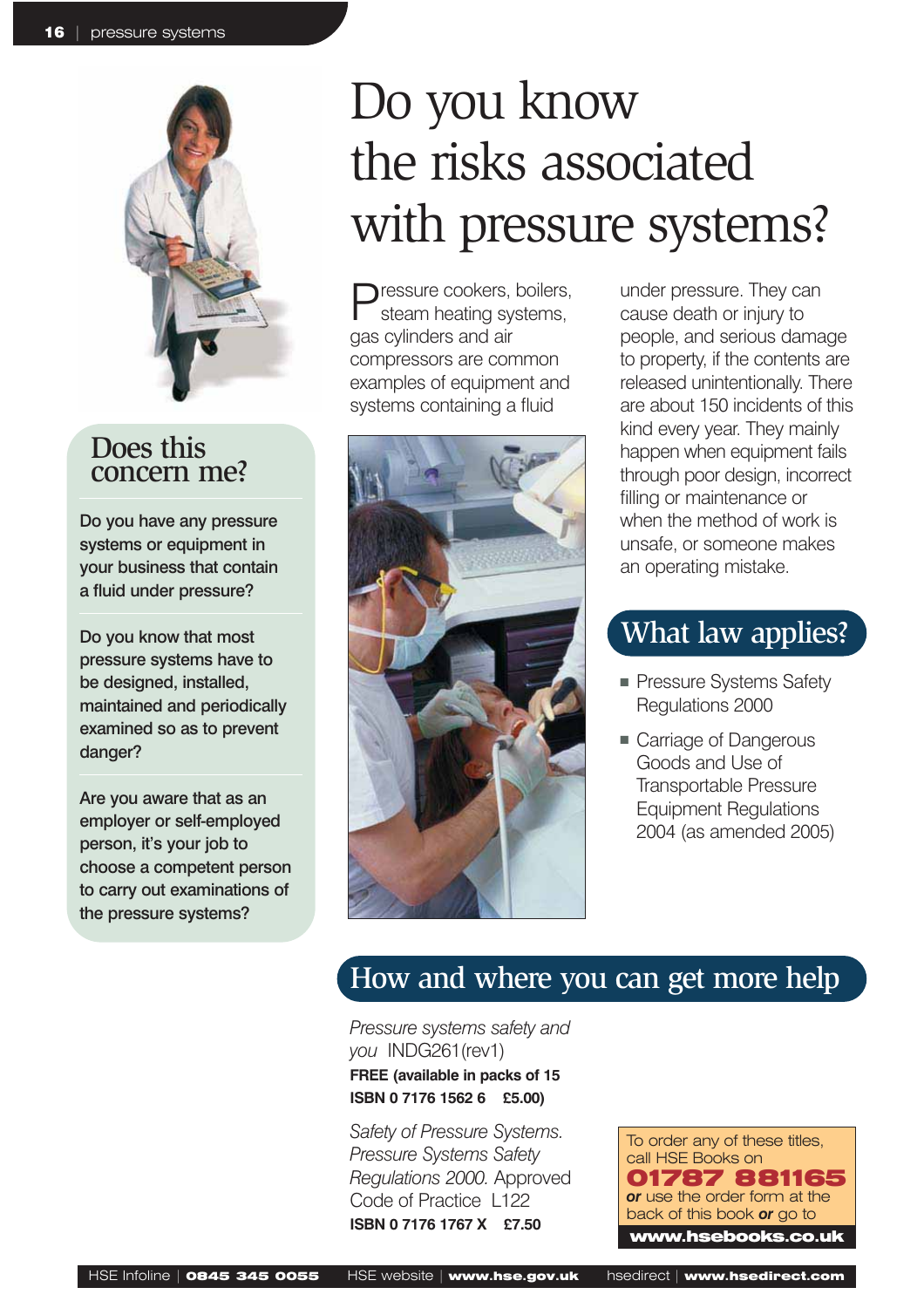

Do you keep or use flammable substances?

Do you use or store gas in cylinders (eg propane)? A small amount of released gas can fill a large area with a potentially explosive mixture.

Do you work with flammable dusts? They can explode.

Do you work with plastic foams or polyester wadding? Some types will ignite easily, burn fiercely and give off dense black smoke.

Do you spray flammable paints? Vapours are heavier than air and collect at low level.

Do you know the dangers of putting flammable liquids on fires to make them burn more intensely?

Do you use oxygen, eg in cylinders, for welding?

## Do you know how to prevent fire or explosion?

Each year many people<br>
suffer burns caused by the flammable materials they work with. The wide variety of flammable substances found in the workplace ranges from the obvious, eg heating fuel, petrol, paint thinners and welding gases to the less



obvious, eg packaging materials, dusts from wood, flour and sugar. For a fire to start, fuel, air and a source of ignition are needed. Controlling these can prevent fires.

If you would like information on fire exits, alarms, or extinguishers, contact your local fire authority.

## What law applies?

- Dangerous Substances and Explosive Atmospheres Regulations (DSEAR) 2002
- Regulatory Reform (Fire Safety) Order 2005 (comes into force 1 October 2006 - visit www.communities.gov.uk for latest information)

## How and where you can get more help

*Safe use of petrol in garages* INDG331

#### **FREE (available in packs of 10 ISBN 0 7176 1836 6 £5.00)**

*Safe use and handling of flammable liquids* HSG140 **ISBN 0 7176 0967 7 £8.50**

*Fire and explosion. How safe is your workplace? A short guide to the Dangerous Substances and Explosive Atmospheres Regulations* INDG370 **FREE (available in packs of 5 ISBN 0 7176 2589 3 £5.00)**

*Safe working with flammable substances* INDG227 **FREE (available in packs of 15 ISBN 0 7176 1154 X £5.00)**

*Dispensing petrol: Assessing and controlling the risk of fire and explosion at sites where petrol is stored and dispensed as a fuel* HSG146 **ISBN 0 7176 1048 9 £7.50**

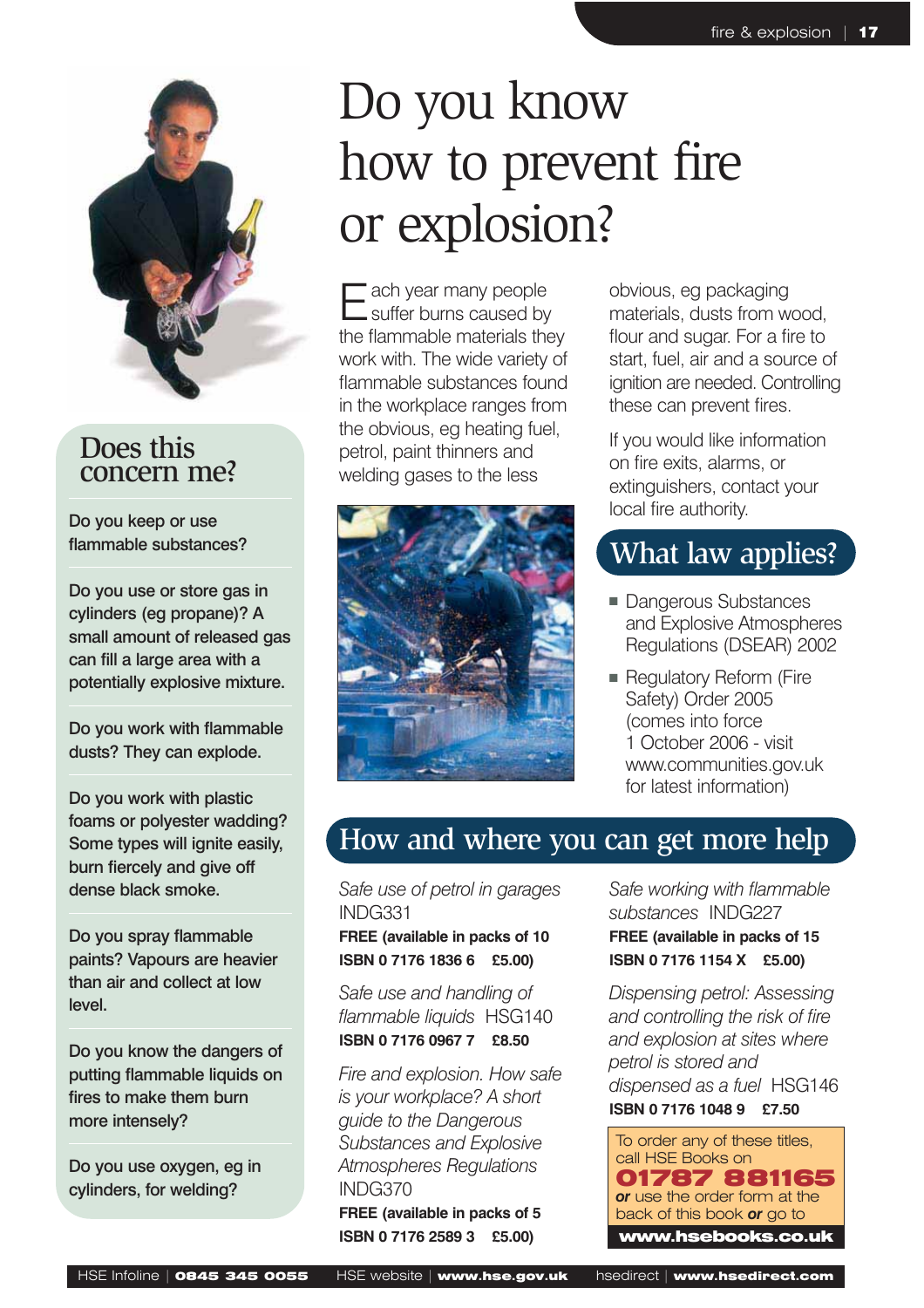

Do people in your business spend a lot of time working outdoors?

Do you have equipment which gives off ultra-violet radiation, eg for curing plastics or inks?

Do you work with lasers?

Is your business in an area where levels of radon are higher than average?

Are any radioactive sources used in your business brought in by a specialist contractor, or do you transport them?

Is X-ray equipment used?

## Do you know where harmful radiation occurs?

Various kinds of radiation, both ionising and nonionising, may affect us.

#### **Non-ionising radiation:**

- UV radiation (eg from the sun) can damage the skin and lead to skin cancer;
- lasers can cause burns and damage the eye.

#### **Ionising radiation:**

- naturally occurring radon gas from the ground;
- radiography or thickness measuring gauges;

medical equipment, eg X-ray sets.

Excess doses of ionising radiation can cause burns, sickness and can have other adverse health effects.

## What law applies?

- Ionising Radiations Regulations 1999
- Management of Health and Safety at Work Regulations 1999

## How and where you can get more help

*Controlling the radiation safety of display laser installations* INDG224 **FREE**

*Keep your top on: Health risks from working in the sun* INDG147(rev1) **FREE (available in packs of 20 ISBN 0 7176 1578 2 £5.00)**

*Sun protection: Advice for employers of outdoor workers* INDG337

#### **FREE (available in packs of 20 ISBN 0 7176 1982 6 £5.00)**

*The regulatory requirements for medical exposure to ionising radiation: An employers overview* HSG223 **ISBN 0 7176 2134 0 £6.50**

*Working safely with ionising radiation: Guidance for expectant and breastfeeding mothers* INDG334 **FREE**

*Work with ionising radiation: Ionising Radiations Regulations 1999.* Approved Code of Practice and Guidance L121 **ISBN 0 7176 1746 7 £20.00**

*Fitness of equipment used for medical exposure to ionising radiation* PM77(rev3) **WEB ONLY www.hse.gov.uk/pubns/guidance/ pm77.pdf**

Radiation website: www.hse.gov.uk/radiation

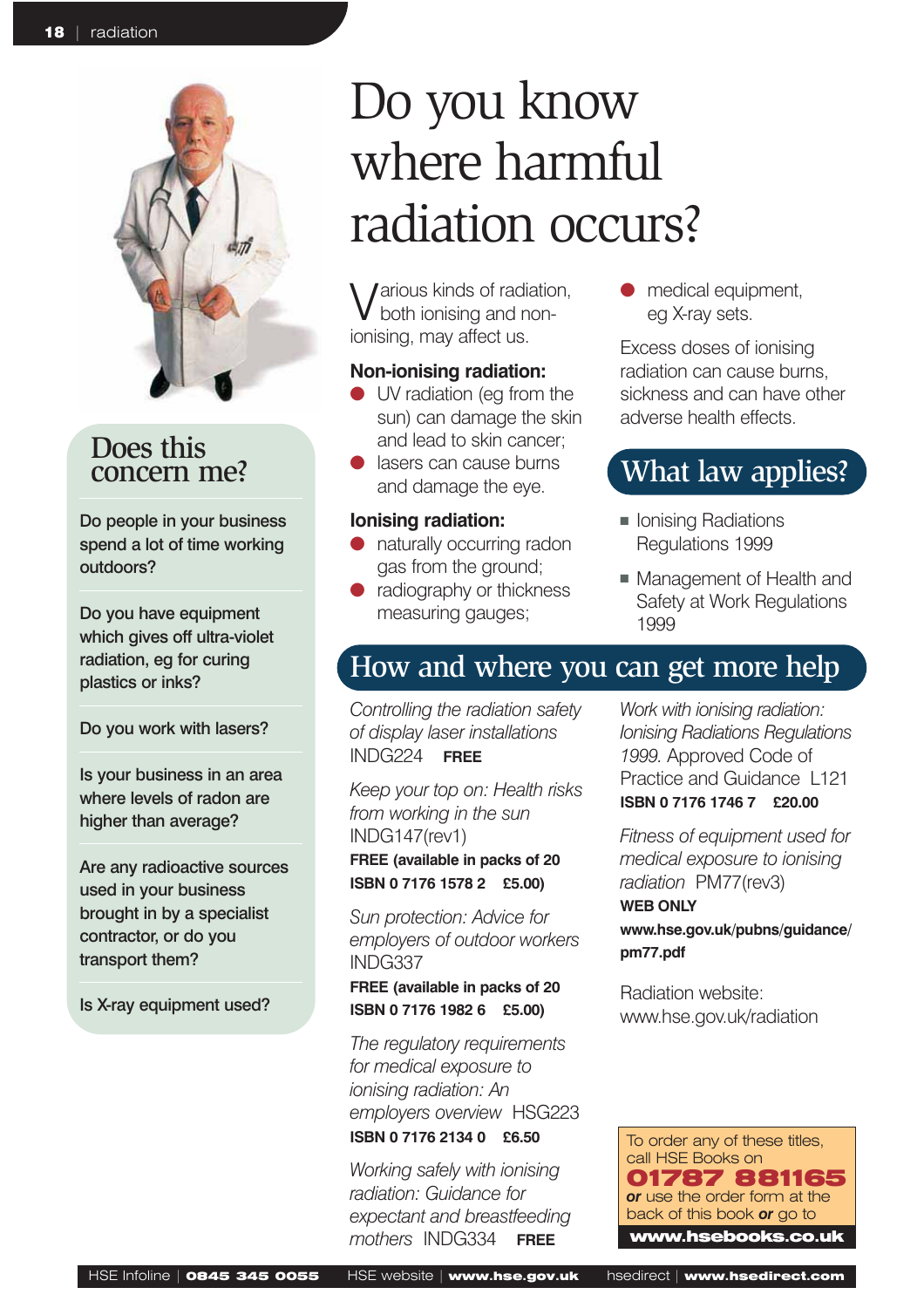

Do you have a high staff turnover, low productivity or low morale? Have you noticed bullying, changes in behaviour, staff working late or increased sickness absence?

Do your employees seem happy to come into work?

Are you aware that there are individual differences in vulnerability to stress and that situations outside work can also affect the ability to cope with excessive pressure at work?

## Are you feeling stressed by your work?

any people argue about the definition and sometimes even the existence of 'stress'. However, research has shown that whatever you choose to call it, there is a clear link between poor work organisation and subsequent ill health. HSE has chosen to use the word stress and define it as 'the adverse reaction people have to excessive pressure or other types of demand placed on them.'

Stress at work can be tackled in the same way as any other risk to health – by identifying the hazards, assessing who is at risk and the level of risk, deciding how to manage the risk and putting the plans into action. Hazards can include:

lack of control over the way you do your work, work overload (or underload), lack of support from your managers, conflicting or ambiguous roles, poor relationships with colleagues (including bullying), or poor management of organisational change.

Benefits to tackling stress in your organisation can include increased productivity and efficiency, lower staff turnover and sickness absence, and increased morale.

### What law applies?

■ Management of Health and Safety at Work Regulations 1999

### How and where you can get more help

*Real solutions, real people: A manager's guide to tackling work-related stress* Action pack

#### **ISBN 0 7176 2767 5 £25.00**

*Tackling stress: The Management Standards approach* INDG406 **FREE (available in packs of 10 ISBN 0 7176 6140 7 £5.00)**

*Working together to reduce stress at work: A guide for employees* MISC686 **FREE (available in packs of 15 ISBN 0 7176 6122 9 £5.00)**

*Making the Stress Management Standards work: How to apply the Standards in your workplace* MISC714 **FREE (available in packs of 15 ISBN 0 7176 6157 1 £5.00)**

Stress website: www.hse.gov.uk/stress

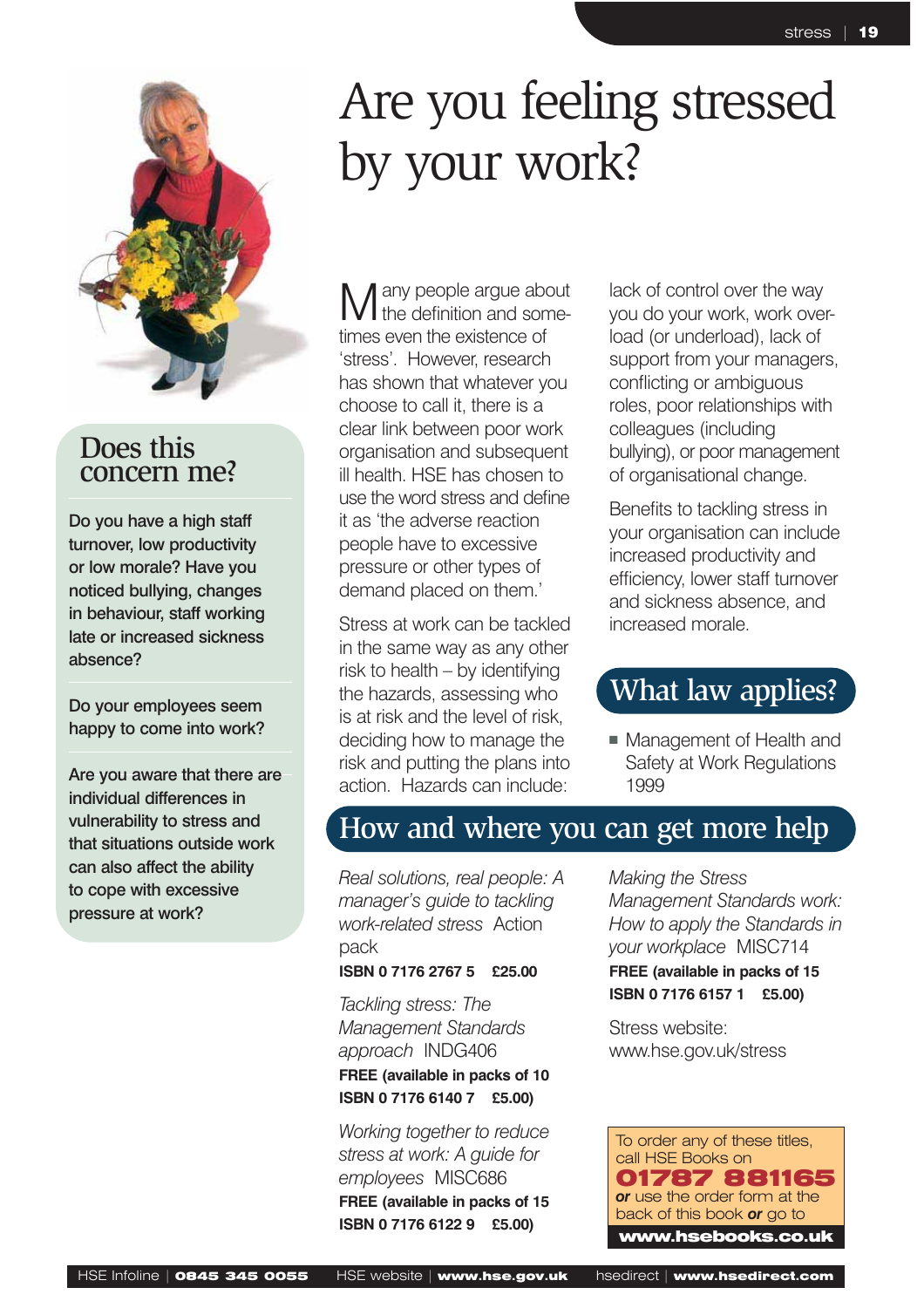

Do you have at least the minimum first-aid provision at your workplace? As an employer you must provide first-aid equipment, facilities and personnel appropriate for the circumstances in your workplace. The minimum would be a suitably stocked first-aid box and a person appointed to take charge of first-aid arrangements.

Do you know whether you might need to provide more than the minimum?

Do you know which accidents and ill health cases to report, including who should do it, when and how? Employers, the selfemployed and people in control of work premises all have duties.

Do you know what accidents cost – and that insurance policies do not cover all the costs?

## What do you do if there's an accident at work?

This booklet has been all about prevention. But sometimes things do go wrong. If someone has been hurt or fallen ill at work it's important to take care of them straight away, and make any dangerous conditions safe.

First aid means treating minor injuries at work and giving immediate attention to more serious casualties until medical help is available. Through this initial management of injury or illness suffered at work, lives can be saved and minor injuries prevented from becoming major ones.

Reporting accidents and ill health at work is a legal requirement. The enforcing authorities use the

information to see the big picture of where injuries, ill health and accidental losses are occurring, and to advise on preventive action.

**Report incidents to:**

**Incident Contact Centre (ICC), Caerphilly Business Park, Caerphilly CF83 3GG Tel: 0845 300 9923 Fax: 0845 300 9924 www.riddor.gov.uk e-mail: riddor@natbrit.com.**

## What law applies?

- The Health and Safety (First Aid) Regulations 1981
- Reporting of Injuries, Diseases and Dangerous Occurrences Regulations 1995 (RIDDOR)

## How and where you can get more help

*Electric shock: First-aid procedures* Poster **ISBN 0 7176 6203 9 £8.50**

*First aid at work* Approved Code of Practice and guidance L74 **ISBN 0 7176 1050 0 £6.75**

*Reduce risks – cut costs: The real costs of accidents and ill health at work* INDG355 **FREE (available in packs of 15 ISBN 0 7176 2337 8 £5.00)** 

*Basic advice on first aid at work* Poster

**ISBN 0 7176 6195 4 £8.50**

*RIDDOR explained: Reporting of Injuries, Diseases and Dangerous Occurrences Regulations* HSE31(rev1)

**FREE (available in packs of 10 ISBN 0 7176 2441 2 £5.00)**

First aid website: www.hse.gov.uk/firstaid

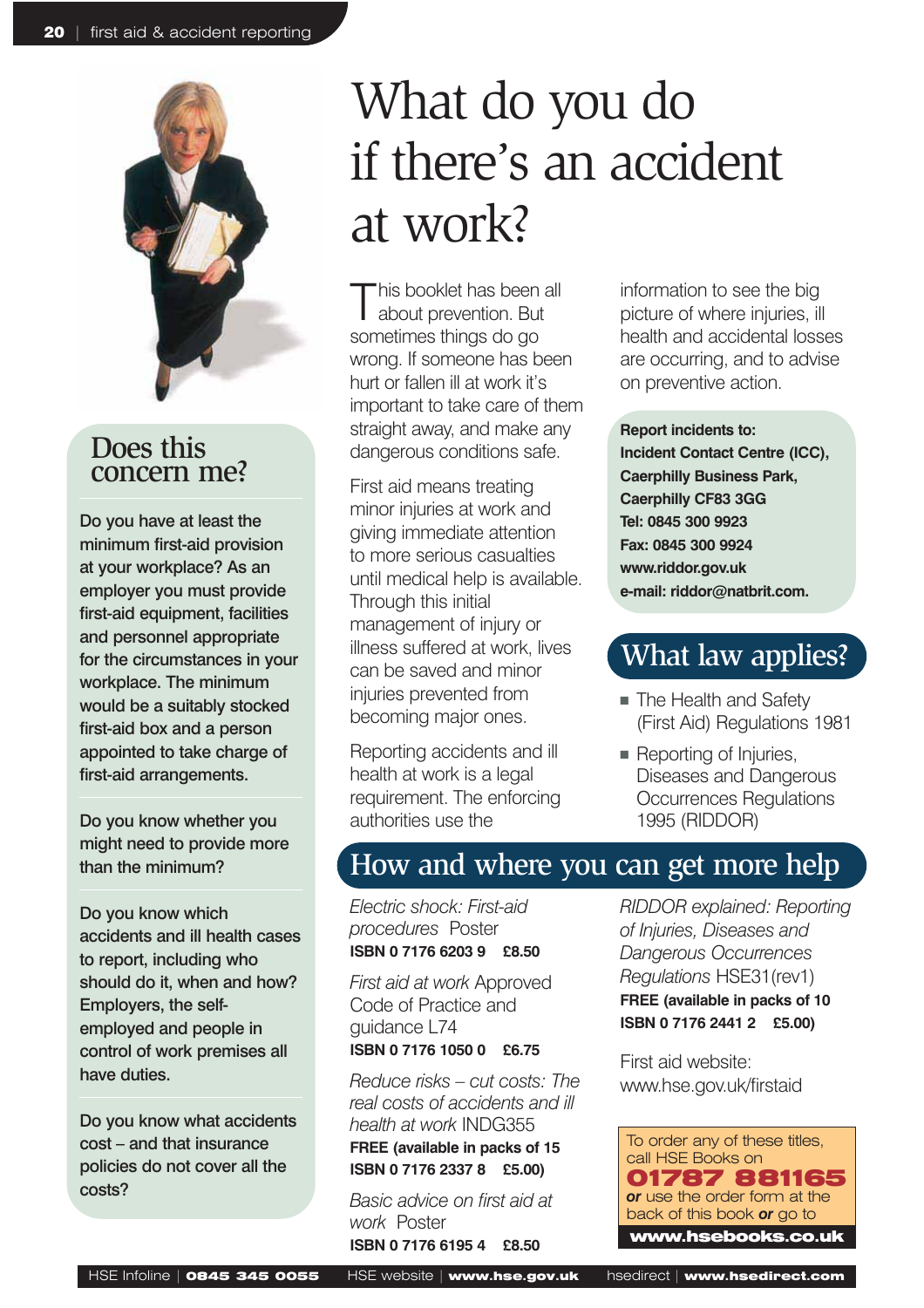# Health and safety policy statement

## Health and Safety at Work etc Act 1974

This is the Health and Safety Policy Statement of

*(name of company)*

## Our statement of general policy is:

- to provide adequate control of the health and safety risks arising from our work activities;
- to consult with our employees on matters affecting their health and safety;
- $\bullet$  to provide and maintain safe plant and equipment;
- to ensure safe handling and use of substances;
- $\bullet$  to provide information, instruction and supervision

for employees;

- to ensure all employees are competent to do their tasks, and to give them adequate training;
- to prevent accidents and cases of work-related ill health;
- to maintain safe and healthy working conditions; and
- $\bullet$  to review and revise this policy as necessary at regular intervals.

| Signed     |             |
|------------|-------------|
|            |             |
| (Employer) |             |
|            |             |
| Date       | Review date |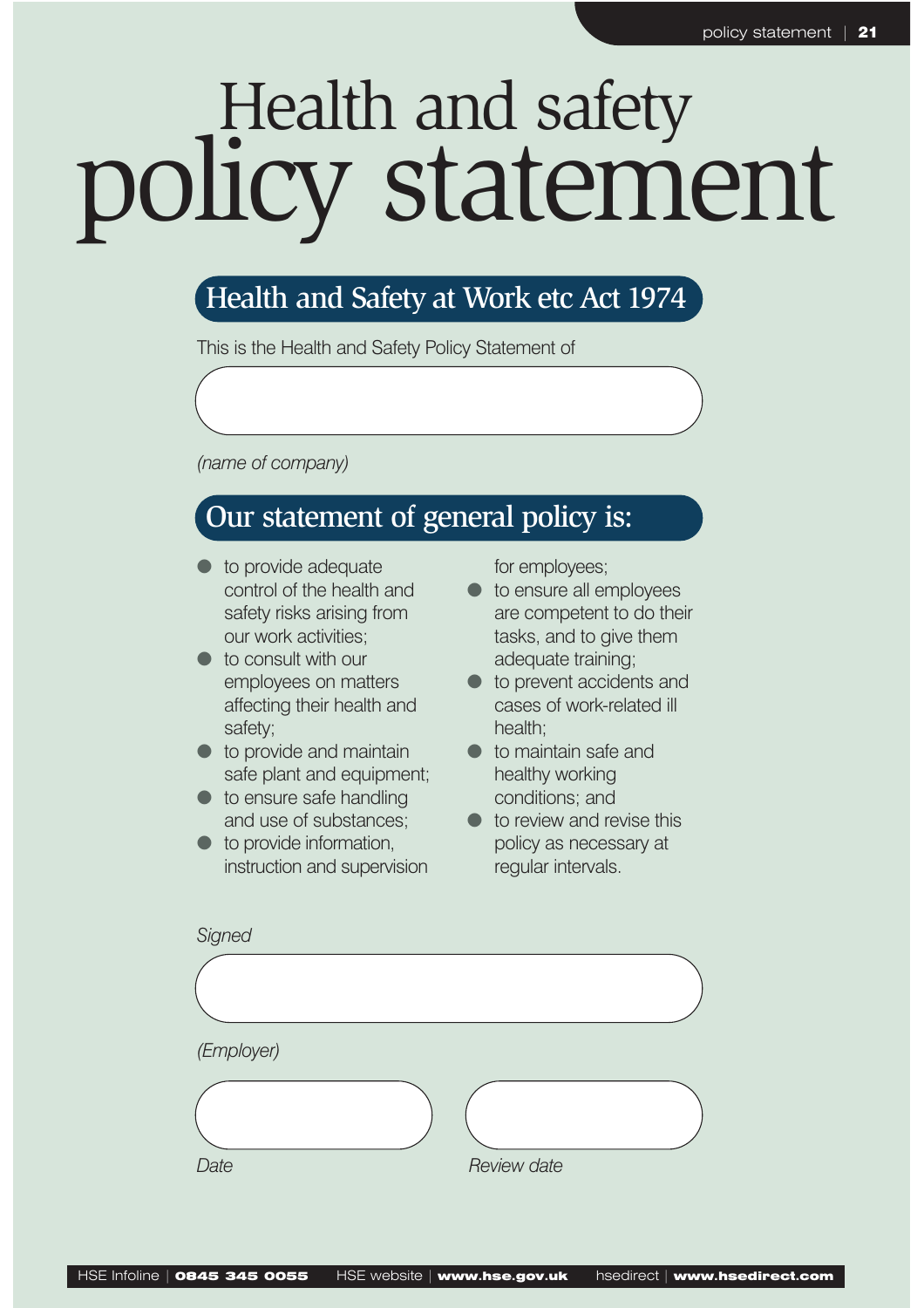

1 Write your name here. As the employer you have overall responsibility for health and safety.

2 You can delegate responsibility for day-to-day tasks to someone else, eg manager, supervisor. Write their name here. Make sure they keep you informed about health and safety matters: they are still your overall responsibility.

3 You can delegate specific tasks to individuals in your organisation, by workplace area or by topic. Responsibilities should be clearly set so that if there are any health and safety concerns, they can be reported to the right person

4 Employees have legal responsibilities to take care of the health and safety of themselves and others, and to co-operate with you to help you comply with the law.

## Responsibilities

- Overall and final responsibility for health and safety is that of
- **2** Day-to-day responsibility for ensuring this policy is put into practice is delegated to
- **3** To ensure health and safety standards are maintained/ improved, the following people have responsibility in the following areas

*Name Responsibility*

- 
- 4 All employees have to:
	- co-operate with supervisors and managers on health and safety matters;
	- not interfere with anything provided to safeguard their health and safety;
	- $\bullet$  take reasonable care of their own health and safety; and
	- report all health and safety concerns to an appropriate person (as detailed in this policy statement).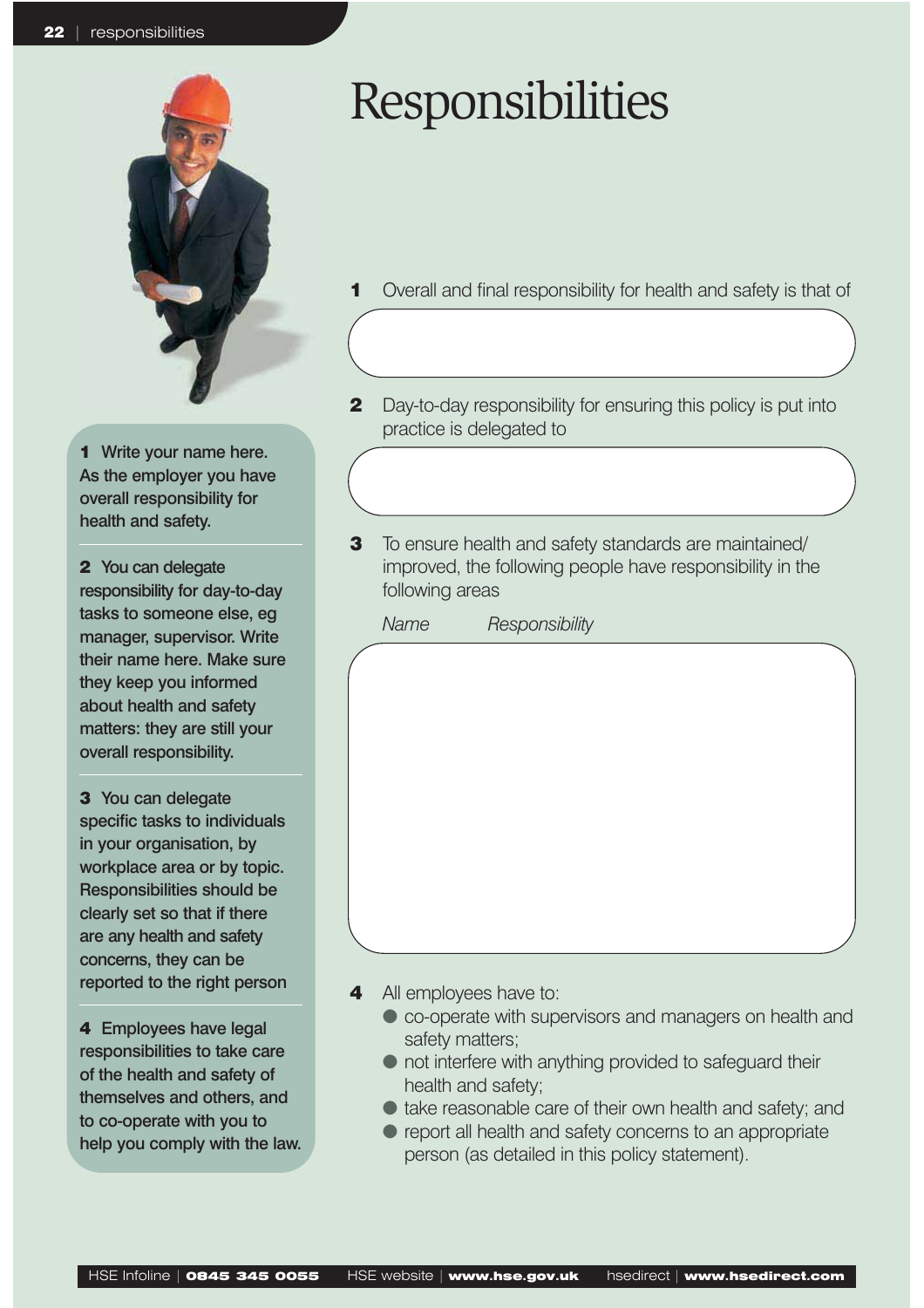

## Health and safety risks arising from our work activities

Risk assessments will be undertaken by

The findings of the risk assessments will be reported to

Write down your arrangements for doing your risk assessment here. You can use the form on page 33 of this leaflet to record the findings of your risk assessment.

 $\bullet$ 

 $\bullet$ 

Action required to remove/control risks will be approved by

will be responsible for ensuring the action required is implemented.

will check that the implemented actions have removed/reduced the risks.

Assessments will be reviewed every

or when the work activity changes, whichever is soonest.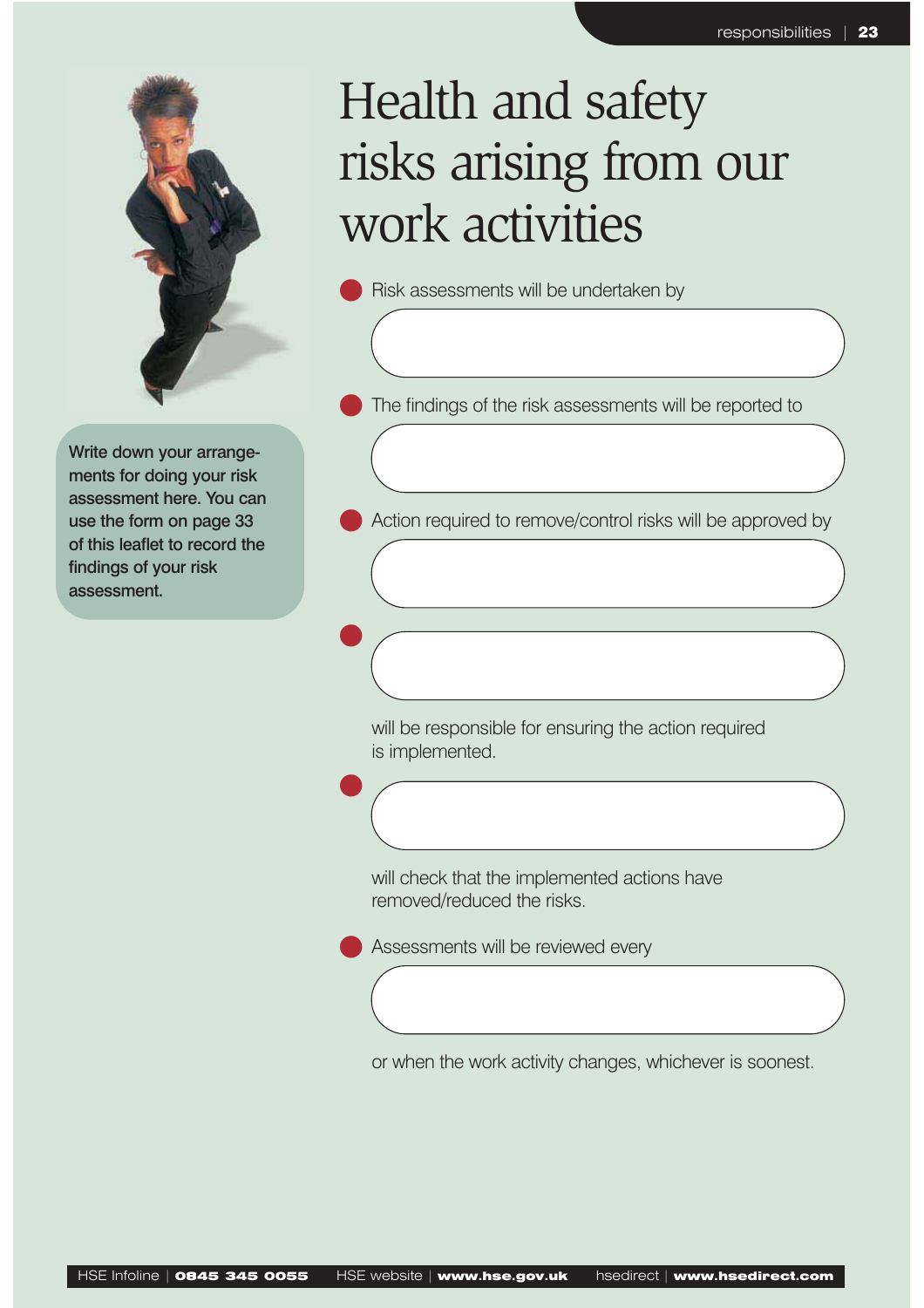

## Consultation with employees

Employee representative(s) are

You must consult your employees. If you recognise a union and there is a union-appointed safety representative, you must consult them on matters affecting the employees they represent. If you do not have trade unions, you must consult employees either directly or through an elected representative.

Consultation with employees is provided by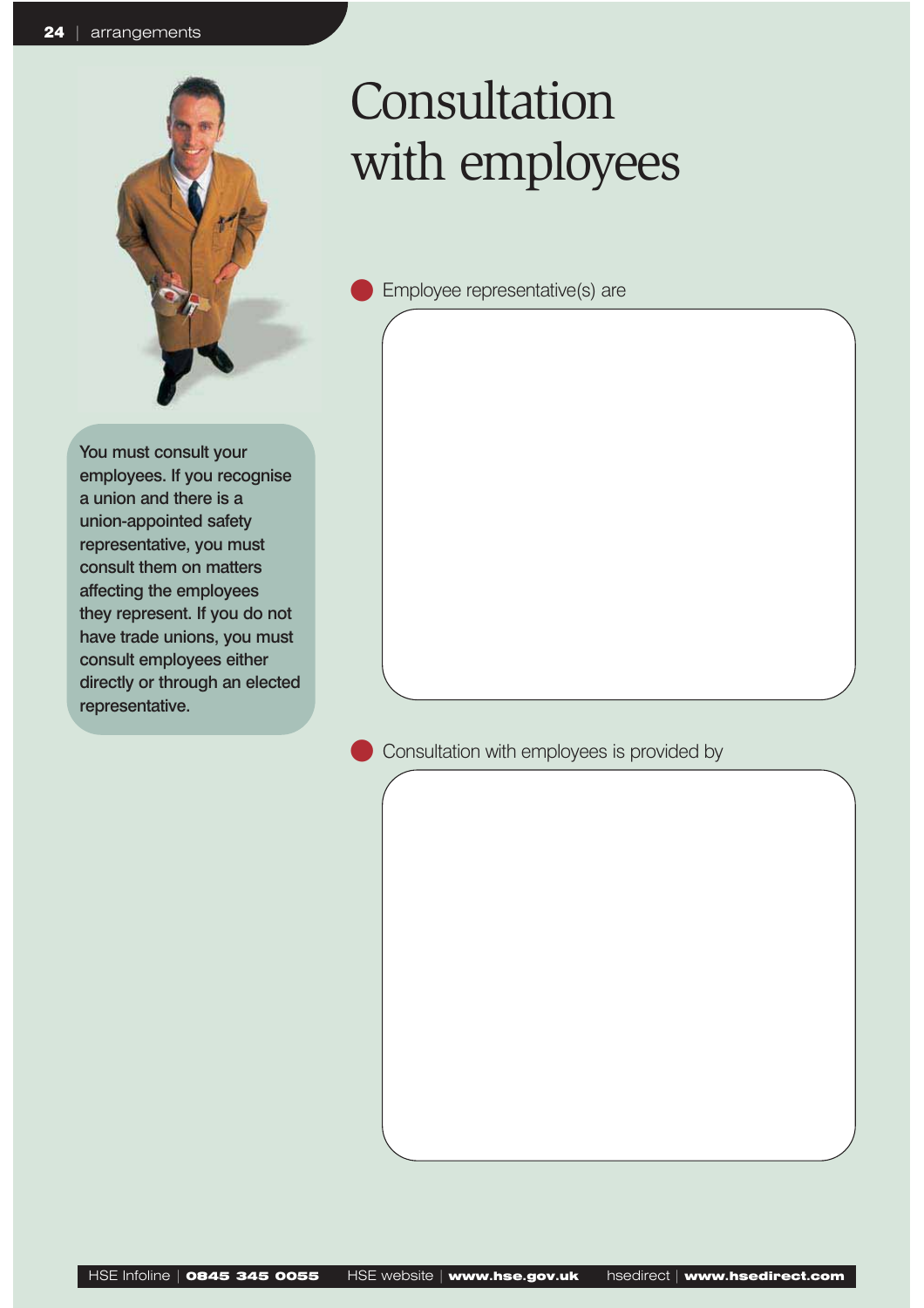

 $\bullet$ 

 $\bullet$ 

 $\bullet$ 

 $\bullet$ 

## Safe plant and equipment

will be responsible for identifying all equipment/plant needing maintenance.

You will need to ensure that all plant and equipment that requires maintenance is identified, that the maintenance is done and that new or secondhand plant and equipment meets health and safety standards before you buy it. See page 13 of this leaflet for more information.

will be responsible for ensuring effective maintenance procedures are drawn up.

will be responsible for ensuring that all identified maintenance is implemented.

Any problems found with plant/equipment should be reported to

will check that new plant and equipment meets health and safety standards before it is purchased.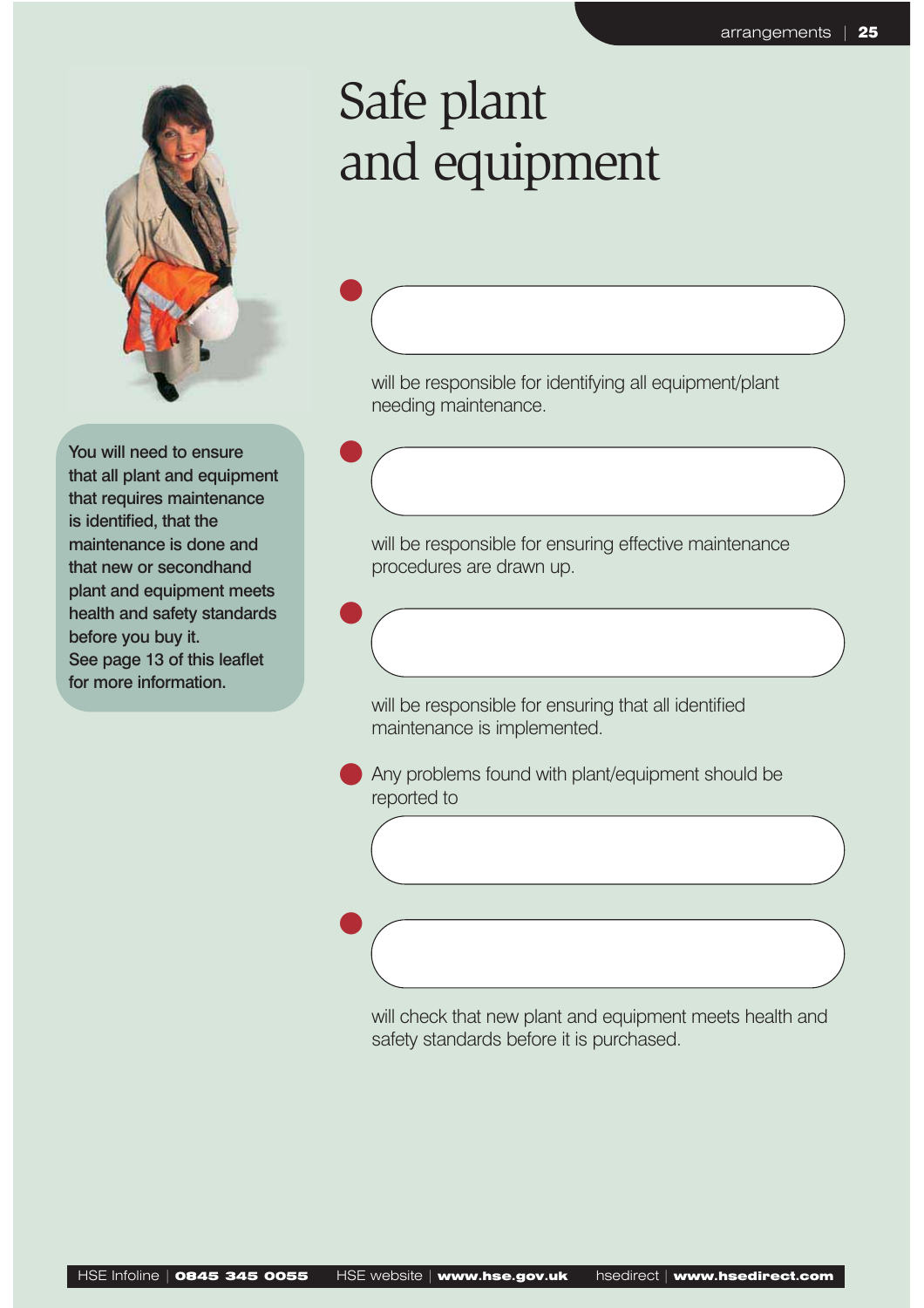

 $\bullet$ 

 $\bullet$ 

 $\bullet$ 

 $\bullet$ 

 $\bullet$ 

You must assess the risks from all substances hazardous to health. These are your COSHH assessments. Write down your arrangements for doing your COSHH assessments here. See page 6 of this leaflet for more information.

## Safe handling and use of substances

will be responsible for identifying all substances which need a COSHH assessment.

will be responsible for undertaking COSHH assessments.

will be responsible for ensuring that all actions identified in the assessments are implemented.

will be responsible for ensuring that all relevant employees are informed about the COSHH assessments.

will check that new substances can be used safely before they are purchased.

Assessments will be reviewed every

or when the work activity changes, whichever is soonest.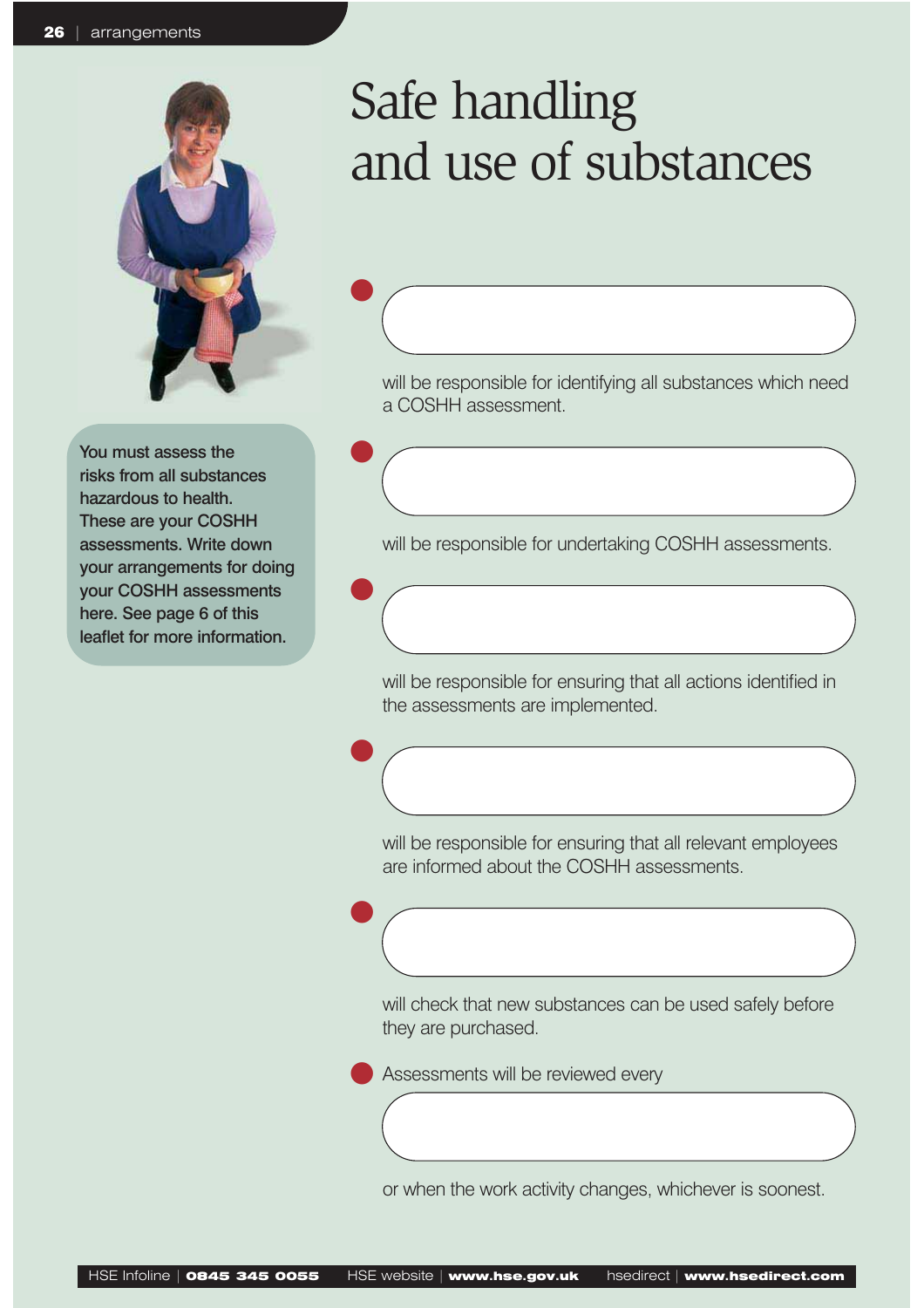

## Information, instruction and supervision

The Health and Safety Law poster is displayed at/ leaflets are issued by

Write down where you display the Health and Safety Law poster, or where the leaflets are available from, where people can go for health and safety advice and what provision you make for training young workers or trainees.

 $\bullet$ 

Health and safety advice is available from

Supervision of young workers/trainees will be arranged/undertaken/monitored by

is responsible for ensuring that our employees working at locations under the control of other employers, are given relevant health and safety information.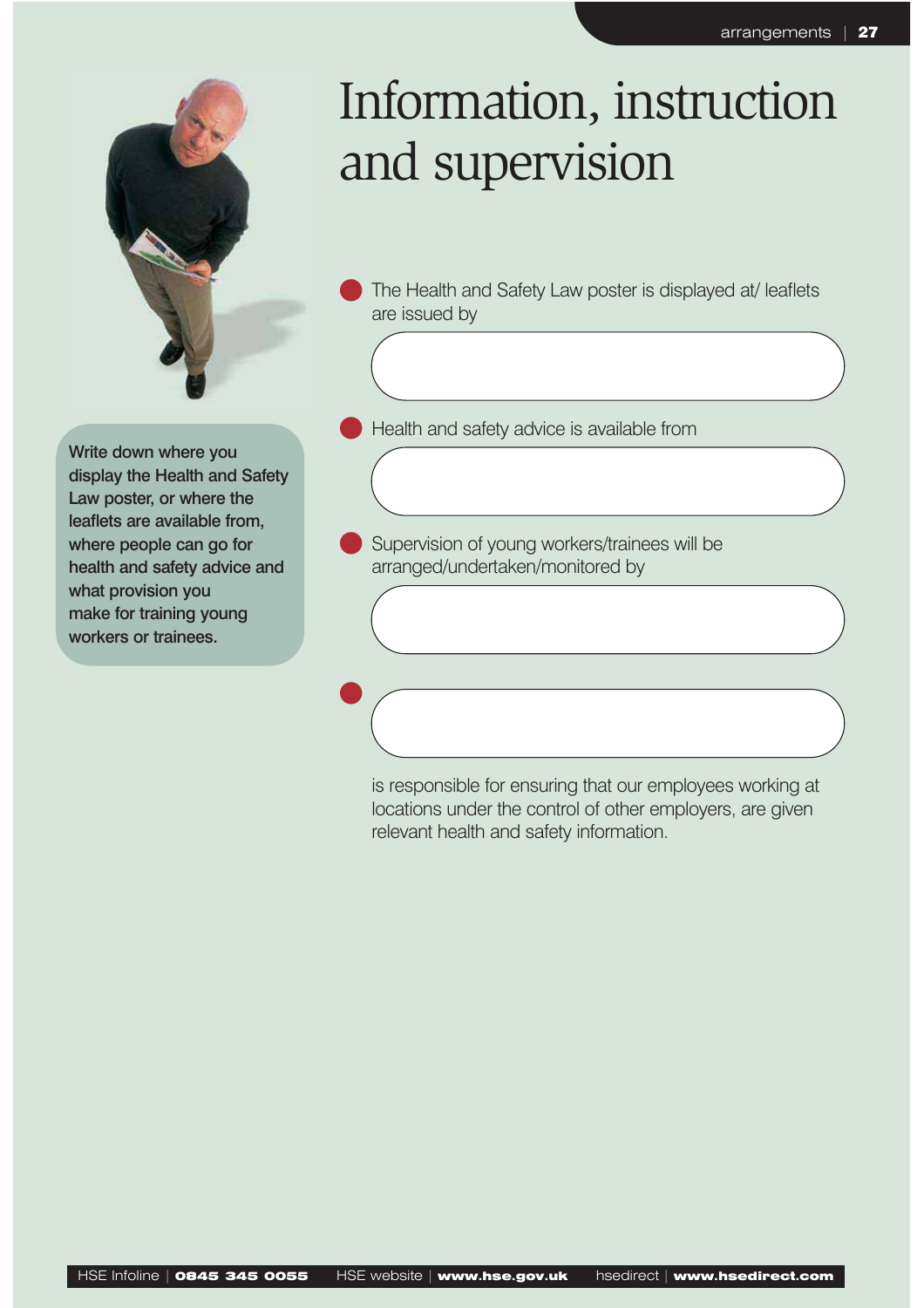

## Competency for tasks and training

Induction training will be provided for all employees by

Job specific training will be provided by

All employees must be given health and safety induction training when they start work, which should cover basics such as first aid and fire safety. There should also be job specific health and safety training. You also have to provide training if risks change, and refresher training when skills are not frequently used. Write down your arrangements for training here, including arrangements for record keeping.

Specific jobs requiring special training are

Training records are kept at/by

Training will be identified, arranged and monitored by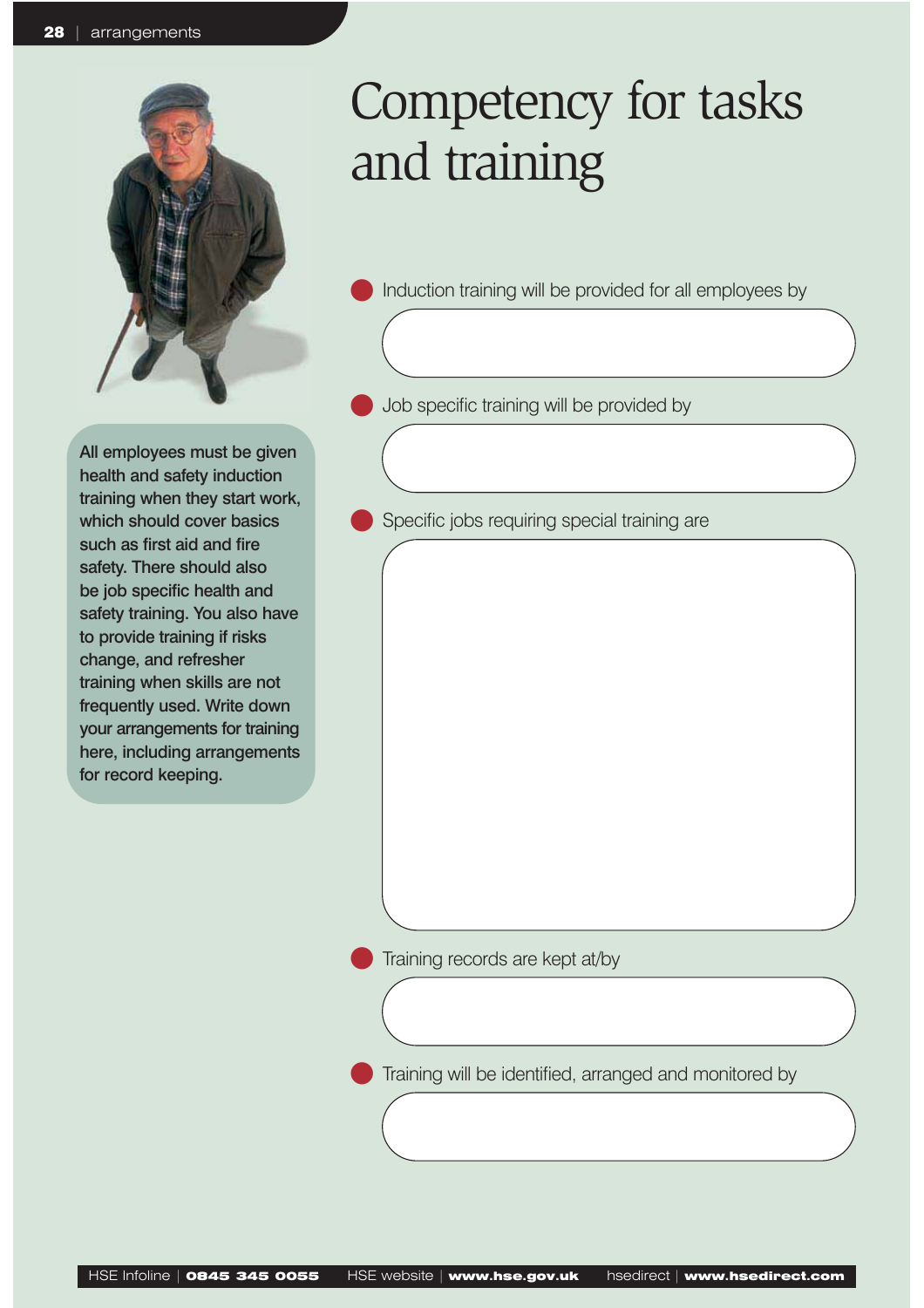

## Accidents, first aid and work-related ill health

Health surveillance is required for employees doing the following jobs

Employees must receive specialist health surveillance for certain work. Your COSHH assessments will identify where this specialist health surveillance is needed. You should note down your first aid arrangements here.

Health surveillance will be arranged by

Health surveillance records will be kept by/at

The first aid box(es) is/are kept at

The appointed person(s)/first aider(s) is/are

All accidents and cases of work-related ill health are to be recorded in the accident book. The book is kept by/at

is responsible for reporting accidents, diseases and dangerous occurrences to the enforcing authority.

 $\bullet$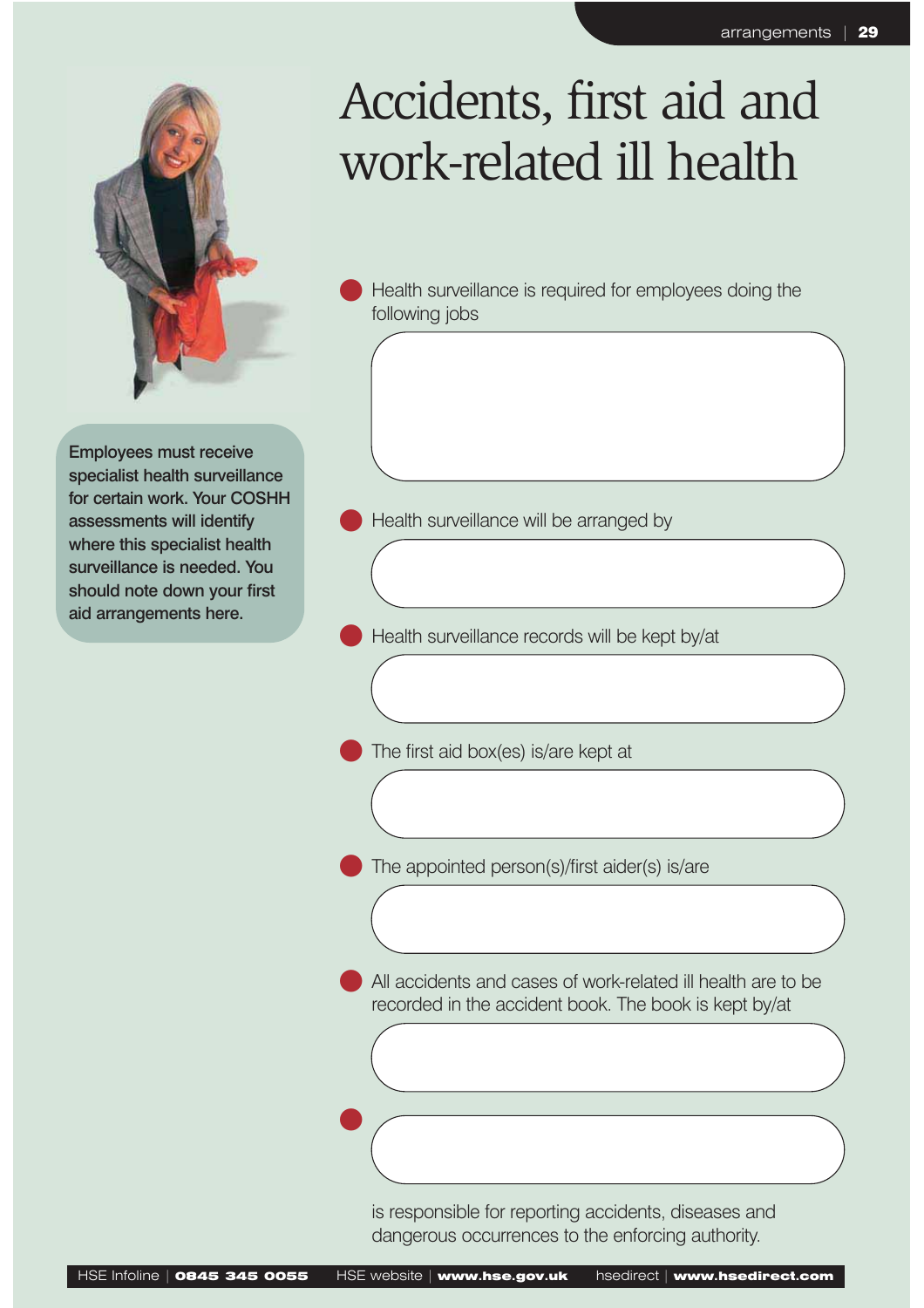

You must be able to show that you are monitoring health and safety. You can monitor health and safety actively, eg doing spot check visits, or reactively, eg investigating any accidents or ill health. Record your procedures here.

## Monitoring

To check our working conditions, and ensure our safe working practices are being followed, we will

is responsible for investigating accidents.

 $\bullet$ 

 $\bullet$ 

 $\bullet$ 

is responsible for investigating work-related causes of sickness absences.

is responsible for acting on investigation findings to prevent a recurrence.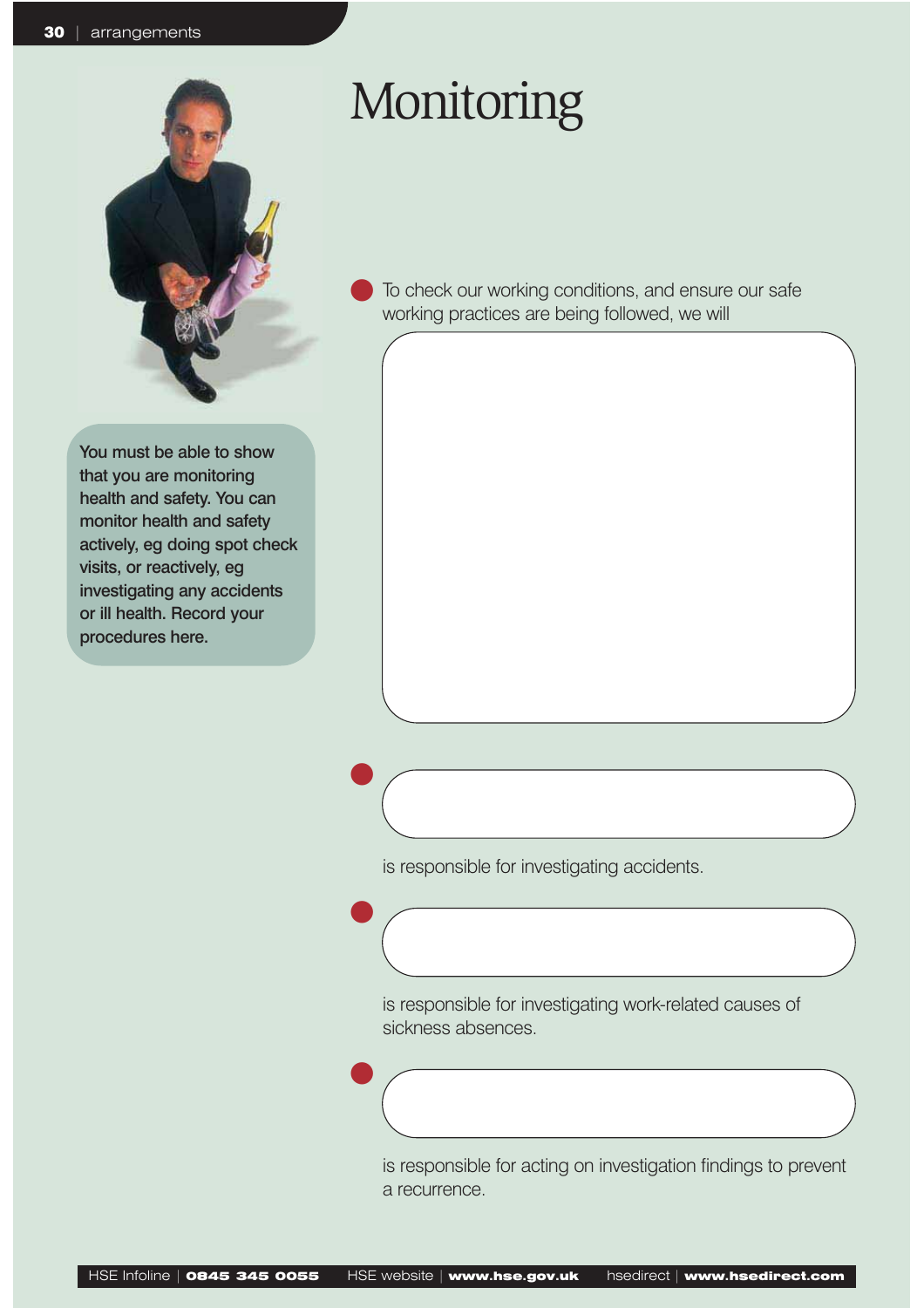

 $\bullet$ 

Record your emergency procedures, how often they are checked and who by.

## Emergency procedures – fire and evacuation

is responsible for ensuring the fire risk assessment is undertaken and implemented.

Escape routes are checked by/every

Fire extinguishers are maintained and checked by/every

Alarms are tested by/every

Emergency evacuation will be tested every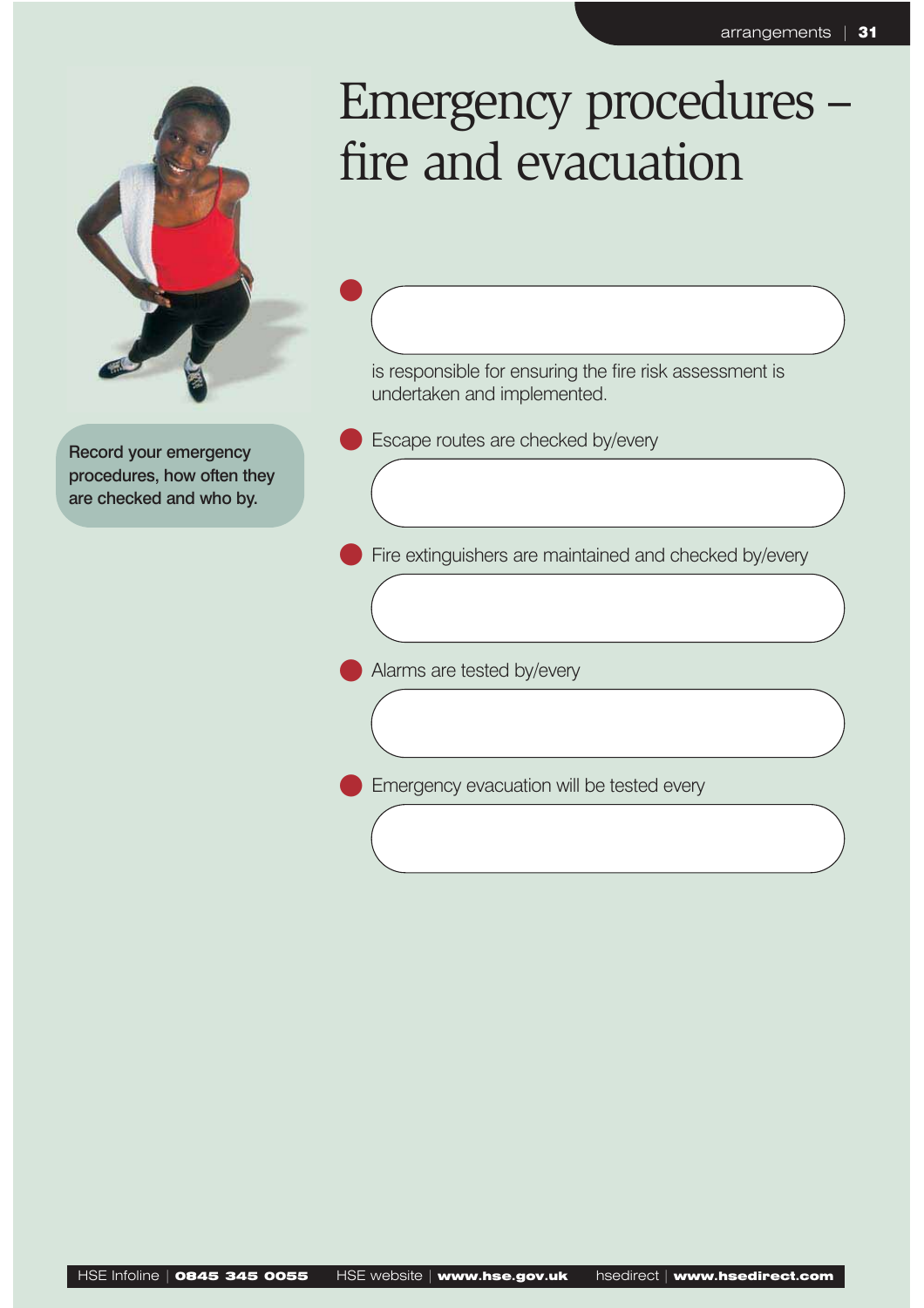# Your risk assessment

Risk assessment helps you protect your workers and your business, as well as comply with the law. It helps you focus on the risks that really matter – the ones with the potential to cause real harm.

A risk assessment is simply a careful examination of what in your work could cause harm to people, so that you can weigh up whether you have taken enough precautions or should do more to prevent harm. The law does not expect you to eliminate all risk, but you are required to protect people 'so far as is reasonably practicable'.

When thinking about your risk assessment, remember:

- $\bullet$  a hazard is anything that may cause harm, such as chemicals, electricity, working from ladders, an open drawer;
- $\bullet$  the risk is the chance. high or low, that somebody could be harmed by these and other hazards, together with an indication of how serious the harm could be.

#### **Step 1 Identify the hazards**

First you need to work out how people could be harmed. The risk assessment form in this booklet includes tips on how to spot the hazards that matter.

#### **Step 2 Decide who might be harmed and how**

Identify groups of people who might be harmed and how they might be harmed, eg 'shelf stackers may suffer back injury from repeated lifting of boxes'.

#### **Step 3 Evaluate the risks and decide on precautions**

Having spotted the hazards, you then need to decide what to do about them. Compare what you currently do with what's accepted as good practice. If there is a difference, list what needs to be done.

When controlling risks, apply these principles, if possible in this order:

- Try a less risky option.
- Prevent access to the hazard.
- Organise work to reduce exposure to the hazard.
- Issue personal protective equipment.
- Provide welfare facilities.

#### **Step 4 Record your findings and implement them**

If you employ five or more people, the law requires you to record your findings. You can use a photocopy of the blank form in this leaflet to do this. You can also download a form from www.hse.gov.uk/risk. When writing down your results, keep it simple.

If, like many businesses, you find that there are quite a lot of improvements that you could make, don't try to do everything at once. Make a plan of action to deal with the most important things first.

#### **Step 5 Review your risk assessment and update if necessary**

Few workplaces stay the same, so it makes sense to review what you are doing on an ongoing basis. Every year or so, formally review where you are to make sure you are still improving, or at least not sliding back. Set a date for the review and put it in your diary so you don't forget it.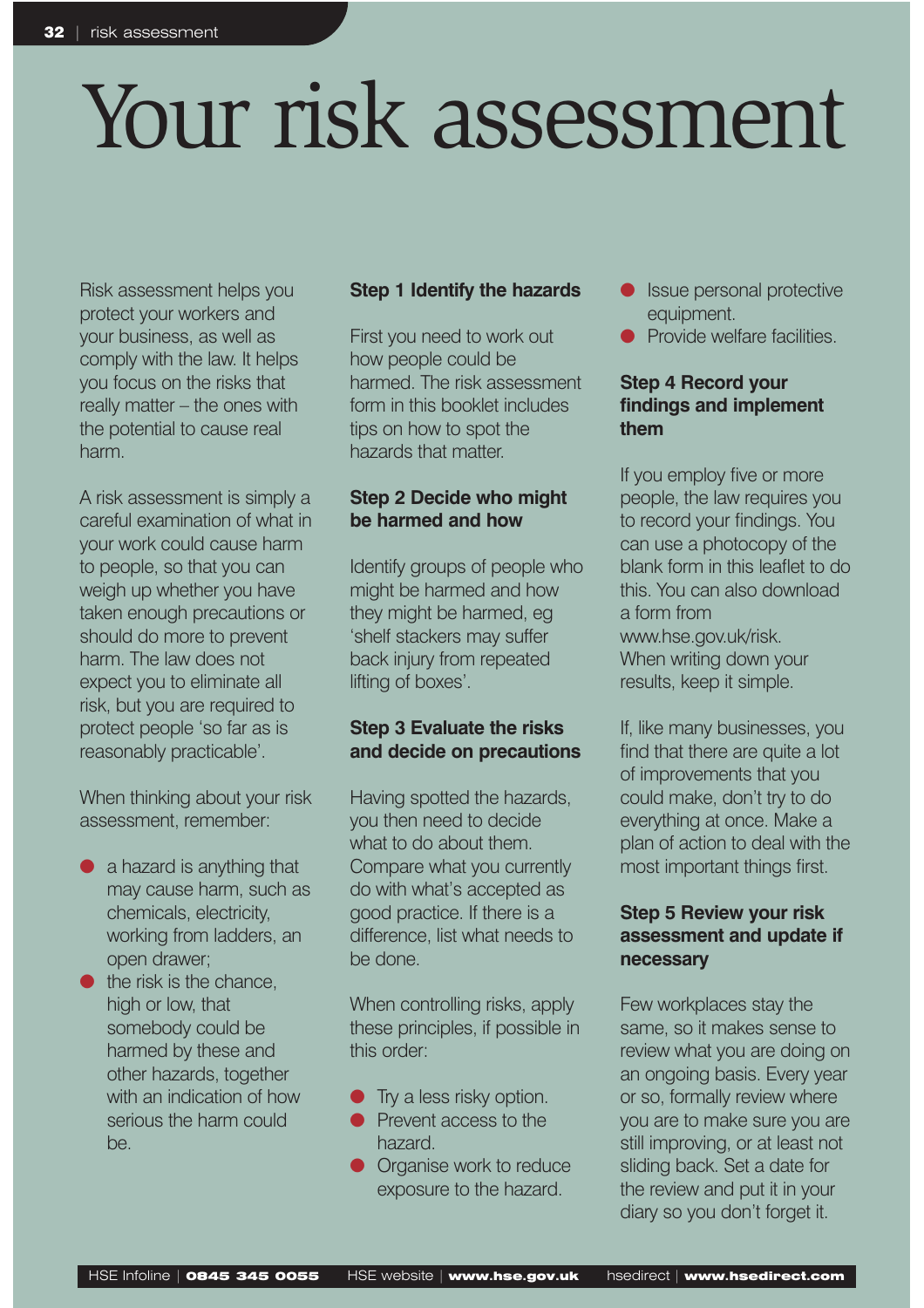*Company name:*

#### **Step 1 What are the hazards?**

Spot hazards by:

- walking around your workplace;
- asking your employees what they think;
- visiting the *Your industry* areas of the HSE website or calling HSE Infoline;
- calling the Workplace Health Connect Adviceline or visiting their website;
- checking manufacturers' instructions;
- contacting your trade association.

Don't forget long-term health hazards.

#### **Step 2 Who might be harmed and how?**

Identify groups of people. Remember:

- some workers have particular needs;
- people who may not be in the workplace all the time;
- members of the public;
- if you share your workplace think about how your work affects others present.

Say how the hazard could cause harm.

**Step 5** Review date: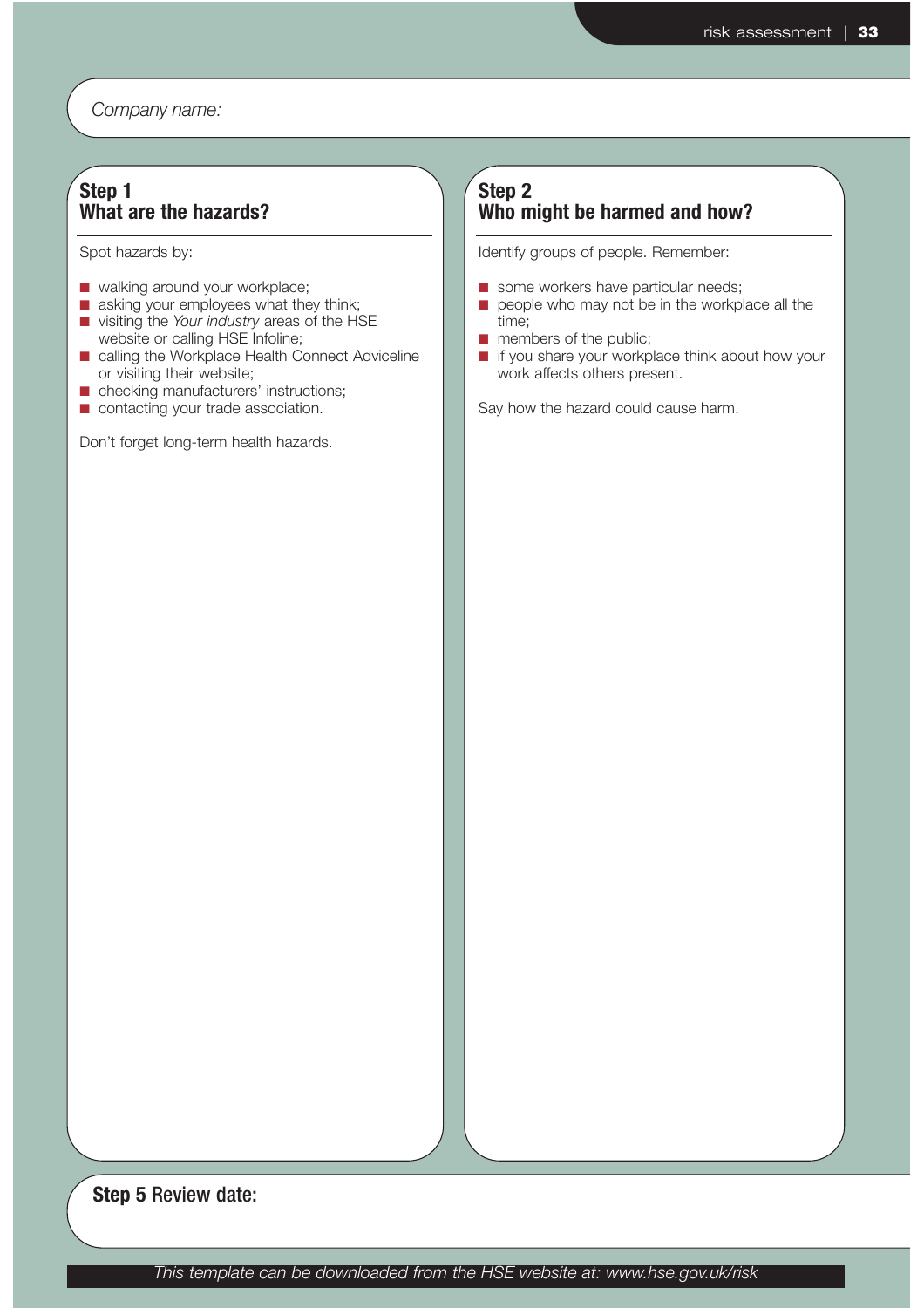*Date of risk assessment:*

#### **Step 3 What are you already doing?**

List what is already in place to reduce the likelihood of harm or make any harm less serious.

#### **What further action is necessary?**

You need to make sure that you have reduced risks 'so far as is reasonably practicable'. An easy way of doing this is to compare what you are already doing with good practice. If there is a difference, list what needs to be done.

#### **Step 4 How will you put the assessment into action?**

Remember to prioritise. Deal with those hazards that are high-risk and have serious consequences first.

**Action Action Done by whom by when**

■ Review your assessment to make sure you are still improving, or at least not sliding back.

■ If there is a significant change in your workplace, remember to check your risk assessment and where necessary, amend it.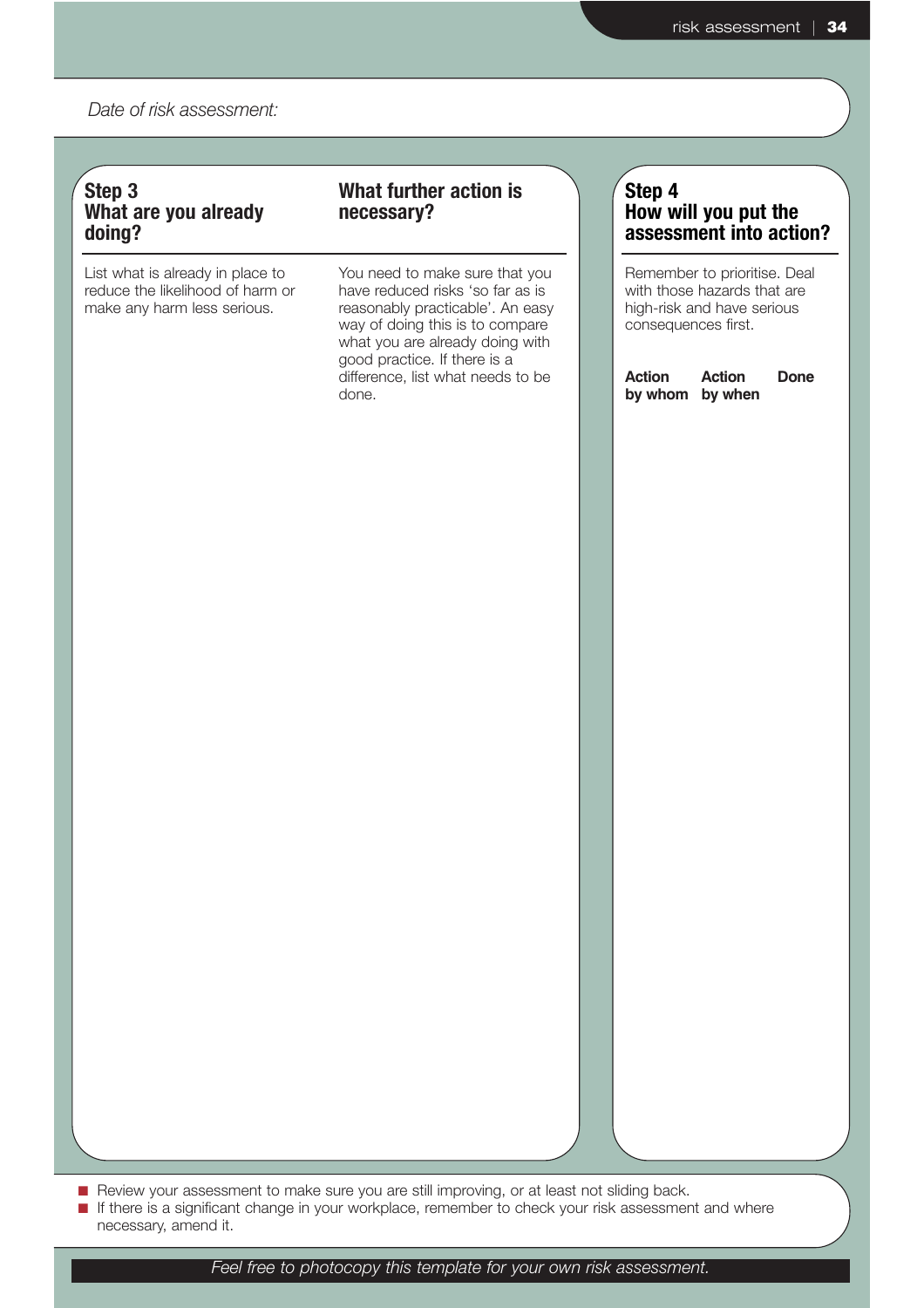## Order form *please complete in block capitals*

| Title            | Initial | Surname  |  |
|------------------|---------|----------|--|
| Job title        |         |          |  |
| Company name     |         |          |  |
| Telephone number |         |          |  |
| Delivery address |         |          |  |
|                  |         |          |  |
|                  |         | Postcode |  |

## Please send me

| <b>ISBN/stock code</b> | <b>Title/description</b>                          | <b>Unit price Quantity</b> | <b>Total price</b> |
|------------------------|---------------------------------------------------|----------------------------|--------------------|
|                        |                                                   | £                          | £                  |
|                        |                                                   | £                          | £                  |
|                        |                                                   | £                          | £                  |
|                        |                                                   | £                          | £                  |
|                        |                                                   | £                          | £                  |
|                        |                                                   | £                          | £                  |
|                        |                                                   | £                          | £                  |
|                        |                                                   | £                          | £                  |
|                        | (Please copy this page if you wish to order more) | <b>GRAND TOTAL £</b>       |                    |

## Payment details *(if appropriate)*

|                                                                                                                                                                                                                               | made payable to 'HSE Books'                                                 |  |  |  |  |
|-------------------------------------------------------------------------------------------------------------------------------------------------------------------------------------------------------------------------------|-----------------------------------------------------------------------------|--|--|--|--|
| <b>OR</b> Please debit my mastercard/visa <sup>*</sup> with the amount of $\epsilon$                                                                                                                                          |                                                                             |  |  |  |  |
|                                                                                                                                                                                                                               | Expiry date ____________________                                            |  |  |  |  |
| Cardholder's name                                                                                                                                                                                                             | Signed _______________________                                              |  |  |  |  |
| OR Please charge my HSE Books Credit Account No <b>Communist Contract Contract Control</b>                                                                                                                                    |                                                                             |  |  |  |  |
| My reference is a state of the state of the state of the state of the state of the state of the state of the state of the state of the state of the state of the state of the state of the state of the state of the state of |                                                                             |  |  |  |  |
| *Delete as appropriate                                                                                                                                                                                                        |                                                                             |  |  |  |  |
|                                                                                                                                                                                                                               | Return this order form to HSE Books, PO Box 1999, Sudbury, Suffolk CO10 2WA |  |  |  |  |
| Phone: 01787 881165   Fax: 01787 313995                                                                                                                                                                                       |                                                                             |  |  |  |  |
| HSE's priced publications are also available through good booksellers                                                                                                                                                         |                                                                             |  |  |  |  |